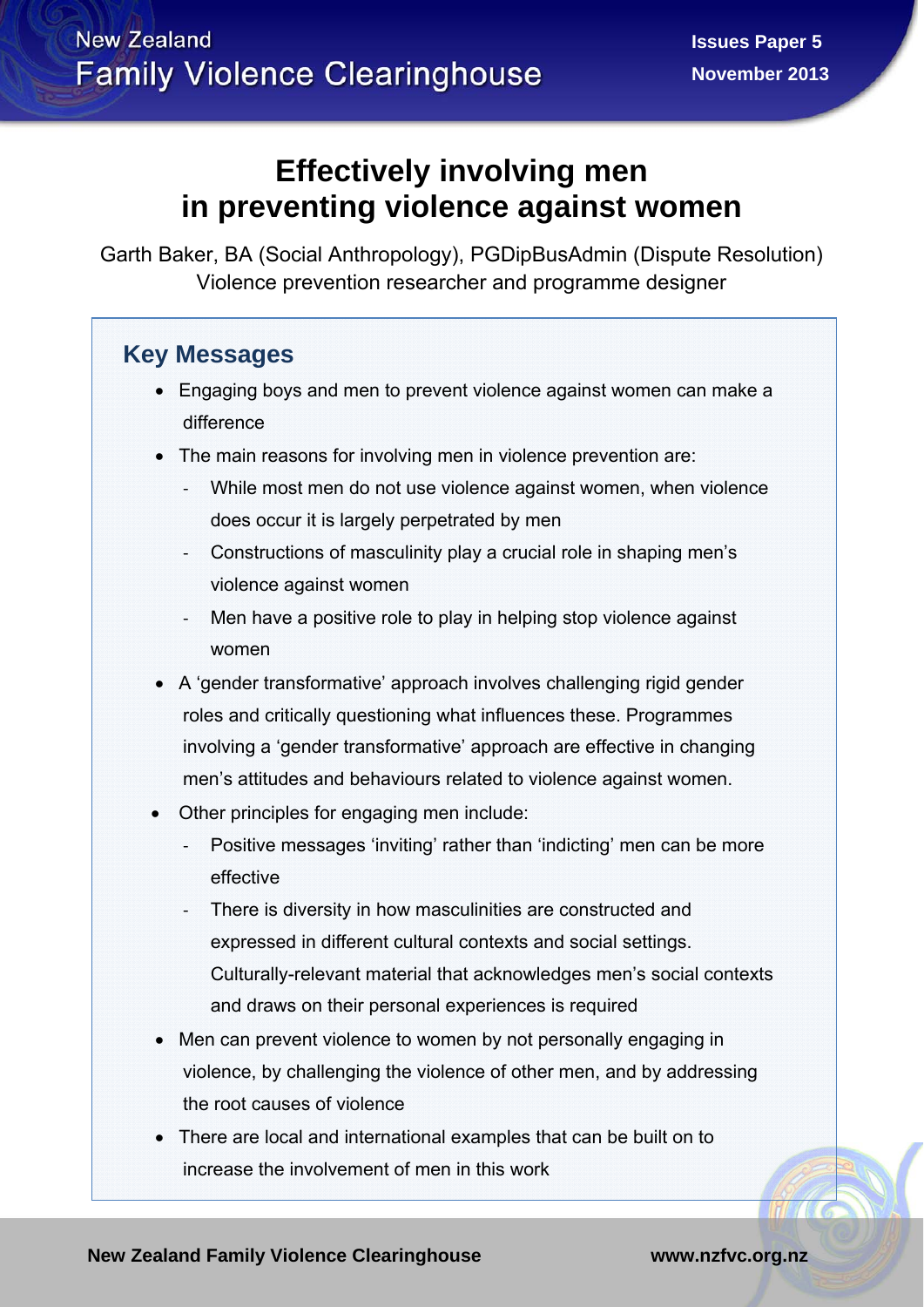The New Zealand Family Violence Clearinghouse can be contacted at:

New Zealand Family Violence Clearinghouse Tāmaki Innovation Campus University of Auckland Private Bag 92019, Victoria Street West Auckland 1142 New Zealand Phone: + 64 9 923 4640

Email: info@nzfvc.org.nz Website: www.nzfvc.org.nz

ISSN: 2253-3222 (online)

### **Recommended citation**

Baker, G. (2013). *Effectively involving men in preventing violence against women*. Auckland, New Zealand: New Zealand Family Violence Clearinghouse, University of Auckland.

### **Acknowledgements**

Thank you to Dr Michael Flood, Senior Lecturer, University of Wolongong; Tim Marshall, Tauawhi Men's Centre and Daryl Gregory, Wakawairua Ltd, for providing comments on earlier versions of this paper. Thank you also to the Clearinghouse team for supporting this work.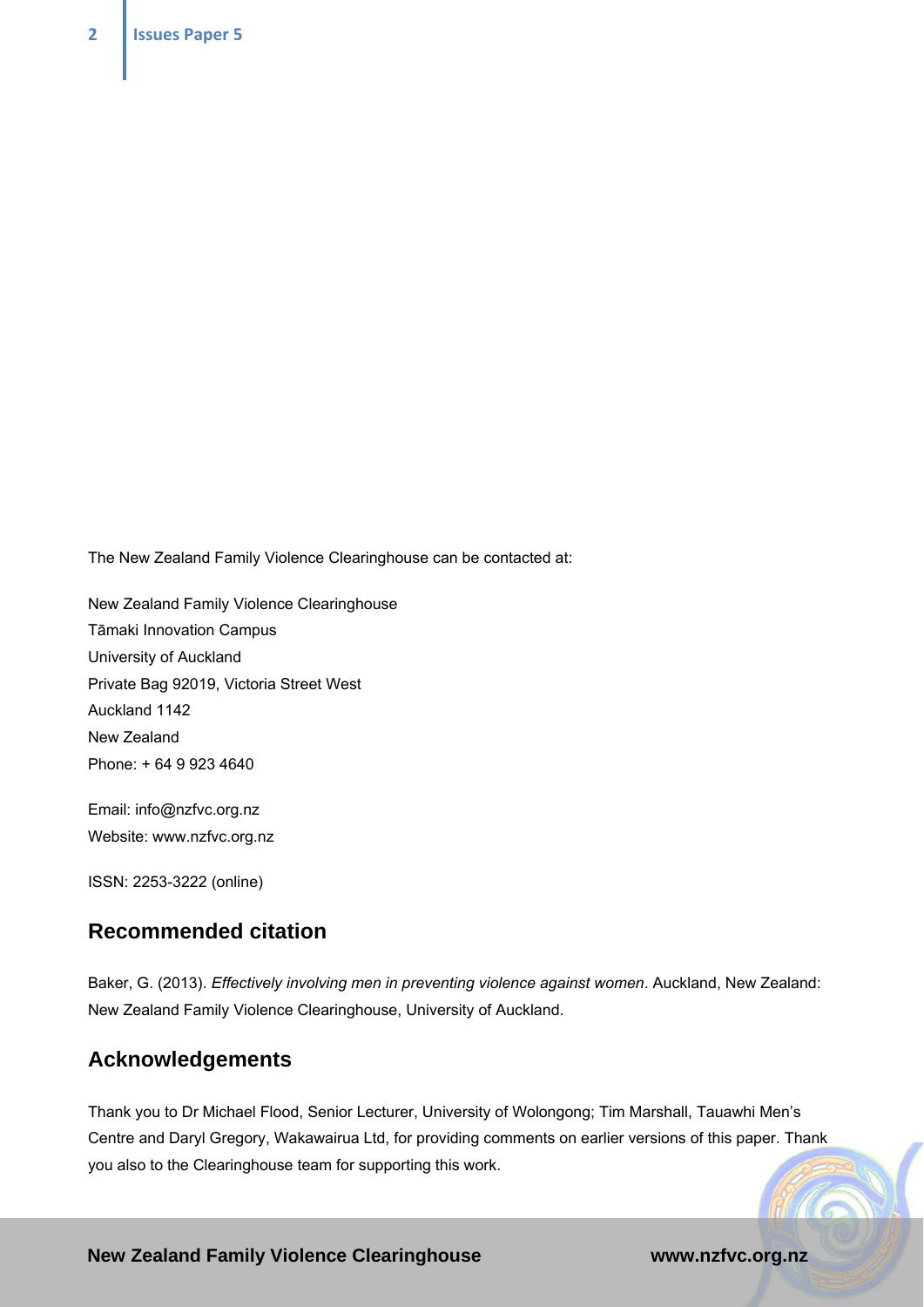# **Table of Contents**

| 1.  |     |  |  |  |  |
|-----|-----|--|--|--|--|
| 2.  |     |  |  |  |  |
|     | 2.1 |  |  |  |  |
|     | 2.2 |  |  |  |  |
|     | 2.3 |  |  |  |  |
| 3.  |     |  |  |  |  |
| 4.  |     |  |  |  |  |
|     | 4.1 |  |  |  |  |
|     | 4.2 |  |  |  |  |
|     | 4.3 |  |  |  |  |
| 5.  |     |  |  |  |  |
|     | 5.1 |  |  |  |  |
|     | 5.2 |  |  |  |  |
| 6.  |     |  |  |  |  |
|     | 6.1 |  |  |  |  |
|     | 6.2 |  |  |  |  |
| 7.  |     |  |  |  |  |
| 8.  |     |  |  |  |  |
| 9.  |     |  |  |  |  |
|     | 9.1 |  |  |  |  |
|     | 9.2 |  |  |  |  |
|     | 9.3 |  |  |  |  |
|     | 9.4 |  |  |  |  |
|     | 9.5 |  |  |  |  |
|     | 9.6 |  |  |  |  |
|     | 9.7 |  |  |  |  |
| 10. |     |  |  |  |  |
|     |     |  |  |  |  |
|     |     |  |  |  |  |

**New Zealand Family Violence Clearinghouse** 

www.nzfvc.org.nz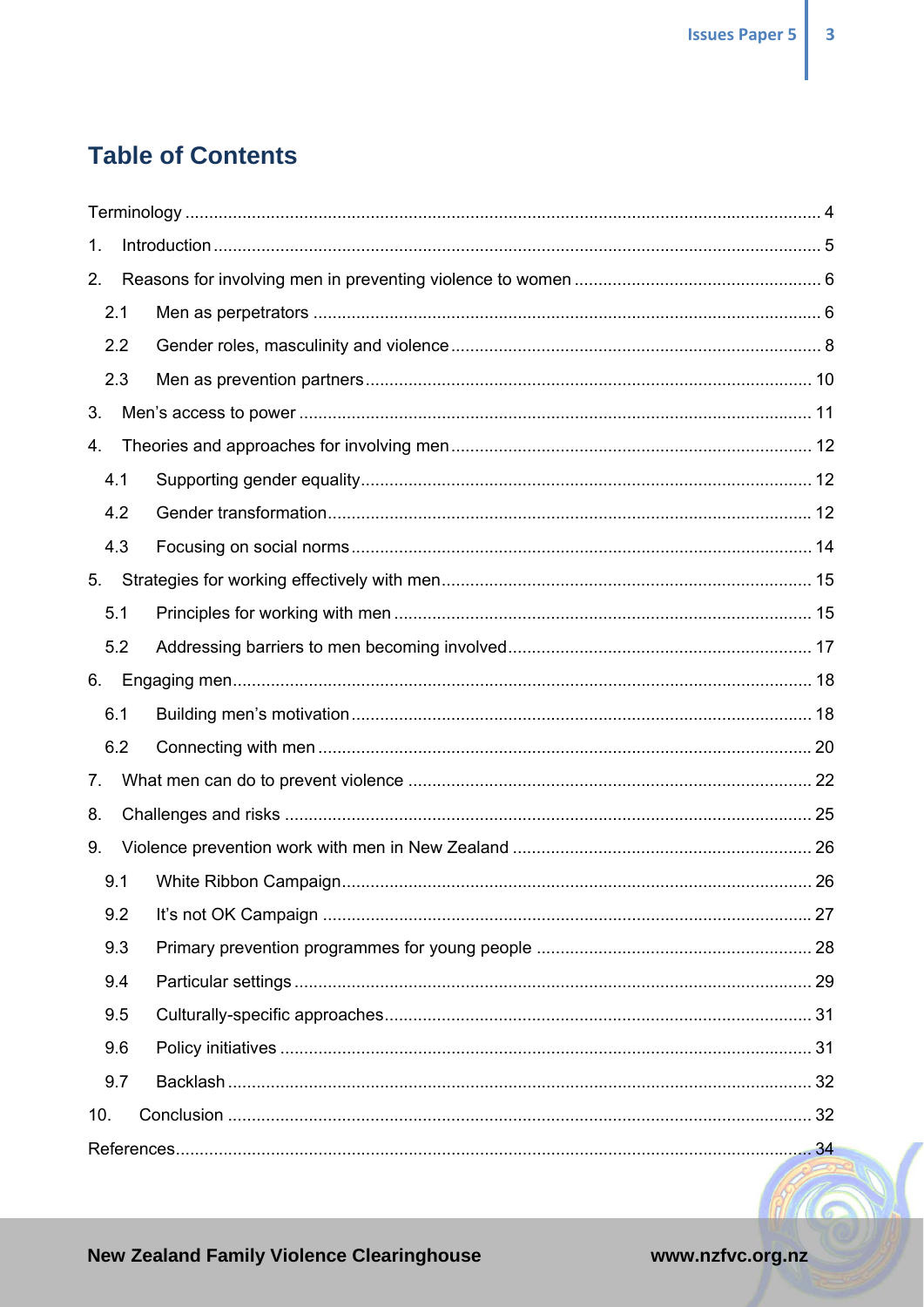# **Terminology**

| <b>Term</b>                     | <b>Definition</b>                                                                                                                                                                                                                                                                                                                              |
|---------------------------------|------------------------------------------------------------------------------------------------------------------------------------------------------------------------------------------------------------------------------------------------------------------------------------------------------------------------------------------------|
| <b>Bystander intervention</b>   | Action taken by someone who is not the perpetrator or victim, such as<br>speaking out against social norms that support violence, interrupting<br>situations that could lead to violence before it happens or during an<br>incident. It involves having skills to be an effective and supportive ally to<br>survivors. <sup>1</sup>            |
| Family violence                 | Violence and abuse against any person with whom the perpetrator is, or<br>has been, in a domestic relationship. This can include sibling against<br>sibling, child against adult, adult against child and violence by an<br>intimate partner against the other partner.                                                                        |
| Gender                          | The roles, behaviours and expectations that society and cultures expect<br>from males and females. This is different from sex, which is biologically<br>determined.                                                                                                                                                                            |
| Gender-based violence (GBV)     | Gender based violence is an umbrella term for physical, psychological,<br>sexual or emotional abuse or harassment that is the result of gendered<br>power inequities.                                                                                                                                                                          |
| Intimate partner violence (IPV) | Includes physical violence, sexual violence, psychological/emotional<br>abuse, economic abuse, intimidation, harassment, damage to property<br>and threats of physical or sexual abuse towards an intimate partner<br>(includes spouses, cohabiting partners, dating partners, boyfriends/<br>girlfriends and separated or divorced partners). |
| Masculinity                     | The meanings any particular society gives to being a 'man'.                                                                                                                                                                                                                                                                                    |
| Primary prevention              | Prevention that focuses on stopping violence occurring. This usually<br>involves working with groups, addressing the risk factors of violence<br>and promoting alternative healthy behaviour.                                                                                                                                                  |
| Social norms                    | The social acceptability of an action or belief; the unspoken rules about<br>what is 'normal' for that group or setting.                                                                                                                                                                                                                       |
| Violence against women (VAW)    | Any public or private act of gender-based violence that results in, or is<br>likely to result in physical, sexual or psychological harm or suffering to<br>women, including threats of such acts, coercion or arbitrary deprivation<br>of liberty.                                                                                             |



FAL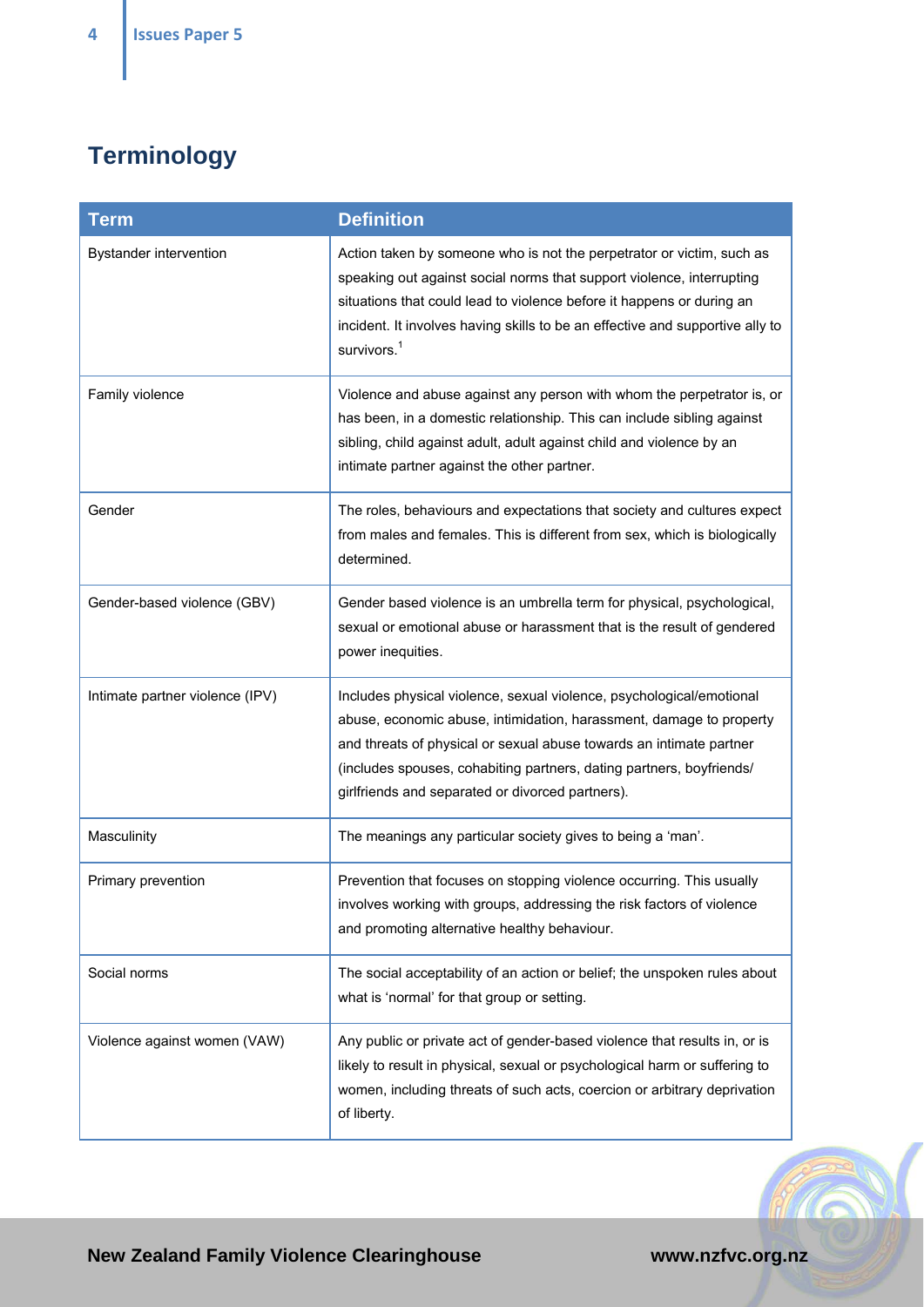## **1. Introduction**

*Engaging men and boys in violence prevention is in the interest of women and girls, but ending gender-based violence is also in the interest of the men and boys.*  (Carlson et al, in press)<sup>2</sup> (pp.5-6)

Engaging boys and men to prevent violence against women has been identified internationally as one of the top 20 'practice innovations'<sup>a</sup> in violence and injury prevention during the last 20 years.<sup>3</sup> Violence prevention efforts among men and boys can make a difference. Done well, they can shift the attitudes that lead to physical and sexual violence, and change behaviours, reducing male's actual perpetration of violence.<sup>3</sup> This paper builds on this development.

The increasing involvement of men and boys has occurred alongside a shift toward primary prevention: the move upstream to stop the perpetration of violence before it starts  $3,4$  The involvement of men and primary prevention share a comprehensive approach across multiple levels of the social order, including targeting the causes of violence against women associated with particular settings, communities, and social dynamics. $4$ 

Men already involved in violence prevention report being nurtured by tangible opportunities to participate, and

 $\overline{a}$ 

#### *Language*

Concise positive verbs are needed to effectively promote new behaviour. The outcome for violence prevention is often described as 'non-violence'. This is convenient but weak – it simply says what is absent, and unintentionally focuses the mind back onto violence. It doesn't identify the action we want people to take.

True prevention moves beyond simply stopping violence into promoting alternative healthy behaviour. This requires positive and specific words to describe what we want people to do.

'Respect' is the word most frequently used. It needs to be framed as something you earn by the way you treat others (i.e. give it to get it) rather than an entitlement.

Some people use 'mana'; some use 'peace', 'love' and 'aroha'. The word 'healthy' can also be helpful.

This paper occasionally uses the words 'non-violence' and 'non-violent' as shorthand and acknowledges their limitations. Readers are asked to replace these with the word they, or the men in their community, think best describes what they want instead of violence.

sustained by a sense of a mandate for action, a deeper understanding of the issues, and the support of peers and a community.<sup>5</sup> This paper explores these conditions, including how they can be used to widen men's involvement in primary prevention activities.

<sup>&</sup>lt;sup>a</sup> The top 20 practice innovations were identified by the US National Center for Injury Prevention and Control and were from the 20 years since the centre begun operating within the US Centers for Disease Control and Prevention.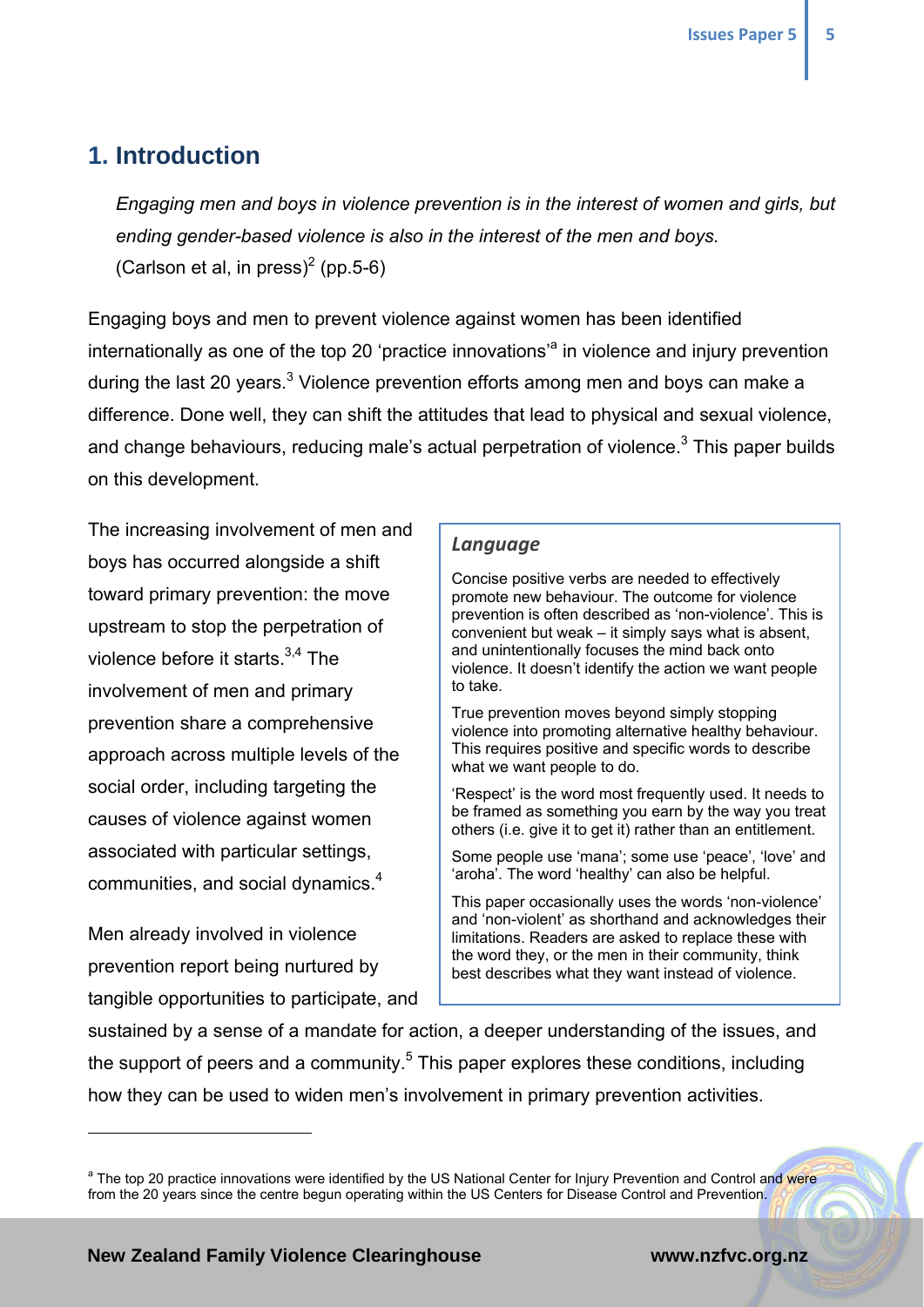## **2. Reasons for involving men in preventing violence to women**

Flood<sup>4</sup> identifies three reasons for involving men in violence prevention:

- 1. While most men do not use violence against women, when violence does occur it is largely perpetrated by men.
- 2. Constructions of masculinity play a crucial role in shaping men's perpetration of violence against women.
- 3. Men have a positive role to play in helping stop violence against women.

Kaufman argues that having men involved in violence prevention provides unexpected insights and builds a broader consensus that mobilises more resources and partners. *Not* involving men can be a recipe for failure for violence prevention efforts, with some men thwarting or ignoring developments, or inadequately addressing underlying gender systems.<sup>6</sup>

#### **2.1 Men as perpetrators**

International population-based surveys show that men's rates of general violence perpetration consistently exceed those of women. This holds true across countries and in relation to different forms of violence.<sup>7</sup> The 2011 National Intimate

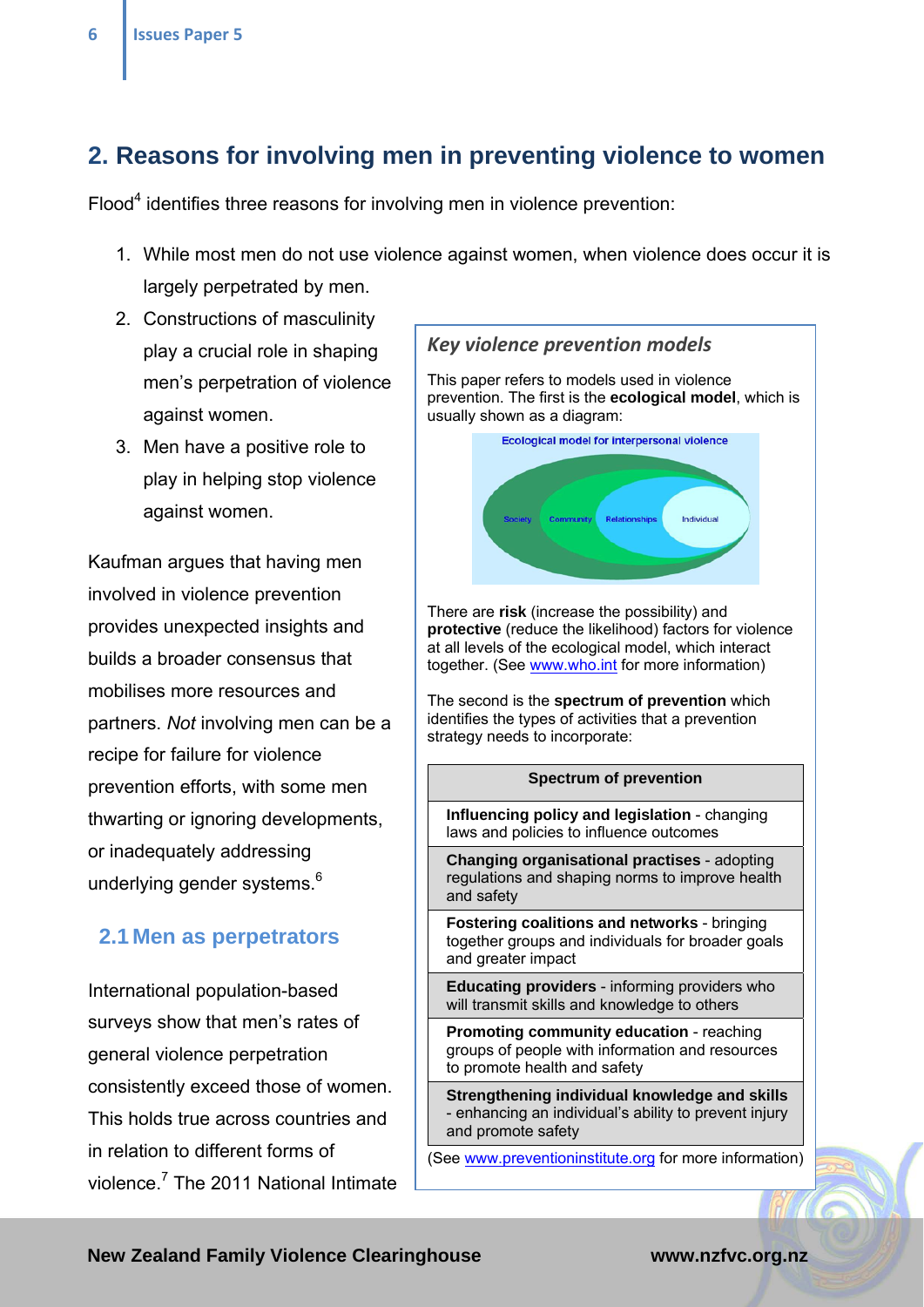Partner and Sexual Violence Survey (USA) found that in 2010, 28% of heterosexual US women, compared with 10% of heterosexual US men, had experienced intimate partner violence which resulted in them being fearful, concerned for their safety, suffering from post-traumatic stress disorder, being injured or needing health, social or legal services.<sup>8</sup> The Irish National Crime Council survey of intimate partner violence in men and women identified that one in seven Irish women, compared with one in 16 Irish men experienced severe physical, sexual or emotional abuse from a partner at some time.<sup>9</sup>

A survey of a representative sample of New Zealand women found that the lifetime prevalence of physical and/or sexual IPV was 1 in 3 (35.4%). When psychological/emotional abuse was included, 55% of New Zealand women ever partnered with men had experienced IPV in their lifetime. In the 12 months prior to the survey, 18.2% of women had experienced one or more forms of IPV.<sup>10</sup>

Population-based surveys of violence perpetration (as well as victimisation) are also possible. For example, the 1995 New Zealand 'Hitting Home' survey found that 21% of men in the survey had used physical abuse against their partners in the last year.<sup>11</sup> While this figure is unacceptably high, it also shows that four out of five men had not used physical violence.

In 2013, findings from one of the first large studies to focus on male perpetrators (rather than female victims) of intimate partner violence and non-partner rape were published.<sup>12,13</sup> The UN multi-country study on men and violence interviewed more than 10,000 men in six countries in Asia and the Pacific (Bangladesh, Cambodia, China, Indonesia, Sri Lanka and Papua New Guinea). The study's findings included:

- Nearly half of men reported using physical and/or sexual violence against a female partner, ranging from 26% to 80% across the sites studied
- Nearly a quarter of men reported perpetrating rape against a woman or girl, ranging from 10% to 62% across the sites.

In New Zealand (and elsewhere), data from Police and court files is not necessarily representative of the level of violence in the community.<sup>14</sup> However it indicates that male perpetration of violence accounts for the majority of family and sexual violence responses by these agencies. For example, the Ministry of Women Affairs conducted a review of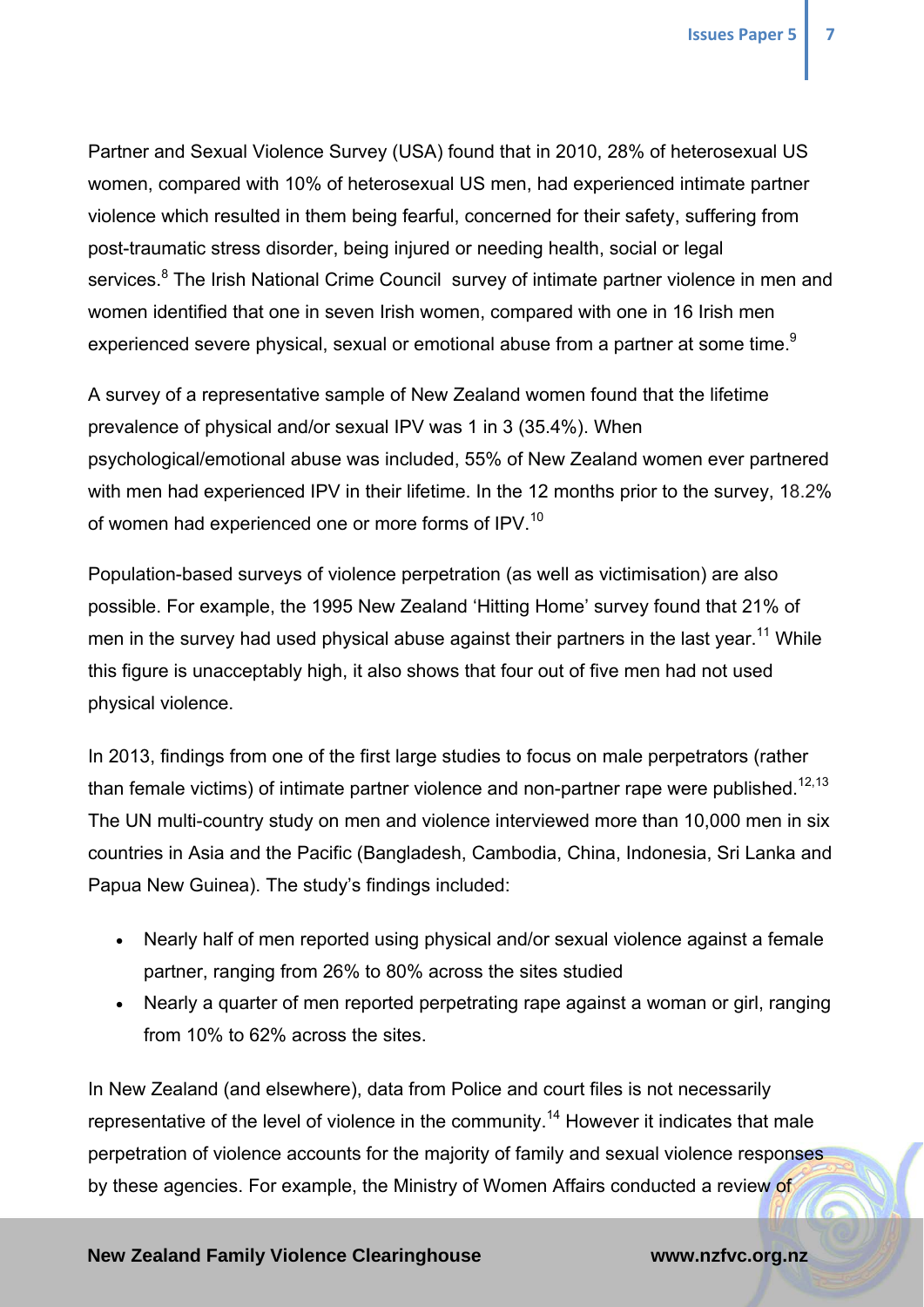police files coded as 'sexual violation of an adult' for a 2 ½ year period up to December 2007.<sup>15</sup> In these files 99% of the perpetrators were identified as male. Between 2009 and 2012 males made up 72% of the offenders linked to a Police family violence investigation.16 Data derived from the New Zealand Family Court shows that, in the seven years up to and including 2011, 88% of the individuals who had a protection order taken against them (respondents) were male.<sup>17</sup>

Men's violence against women also results in more severe outcomes. From the 1999 Canadian General Social Survey, Canadian women were three times more likely than men to be injured as a result of intimate partner violence; more likely than men to report more severe forms of violence; and twice as likely to report being victimised on more than 10 occasions.<sup>18</sup> In addition, women were five times more likely than men to require medical attention, and women were more likely to report being fearful for themselves and their children, to have depression or anxiety attacks or to report sleeping problems or lowered self-esteem. From the Christchurch Health and Development Study, a longitudinal investigation of a cohort of Christchurch children, women who experienced three or more types of psychological or physical violence were more likely to experience major depression or an anxiety disorder than men who experience the same level of violence.<sup>19</sup>

As men's violence is the both prevalent and damaging, it is an appropriate target for prevention strategies. Changing men's attitudes, behaviours, identities, and relations are critical parts of eliminating violence. $<sup>4</sup>$  In later sections this paper discusses some of the</sup> rationale and strategies for undertaking this work.

### **2.2 Gender roles, masculinity and violence**

There is a clearly established link between how gender roles and masculinity are constructed and displayed at all levels of the ecological model and the level of violence against women.<sup>20,21</sup> Where a culture expects masculinity to involve dominance, toughness and male honour there is persistent support for violence.<sup>20</sup> The UN multi-country study on men and violence<sup>12,13</sup> illustrates the link between men's violence against women, gender inequitable attitudes and some types of masculinity. Men who reported using violence were significantly more likely to:

have gender-inequitable attitudes and try to control their partners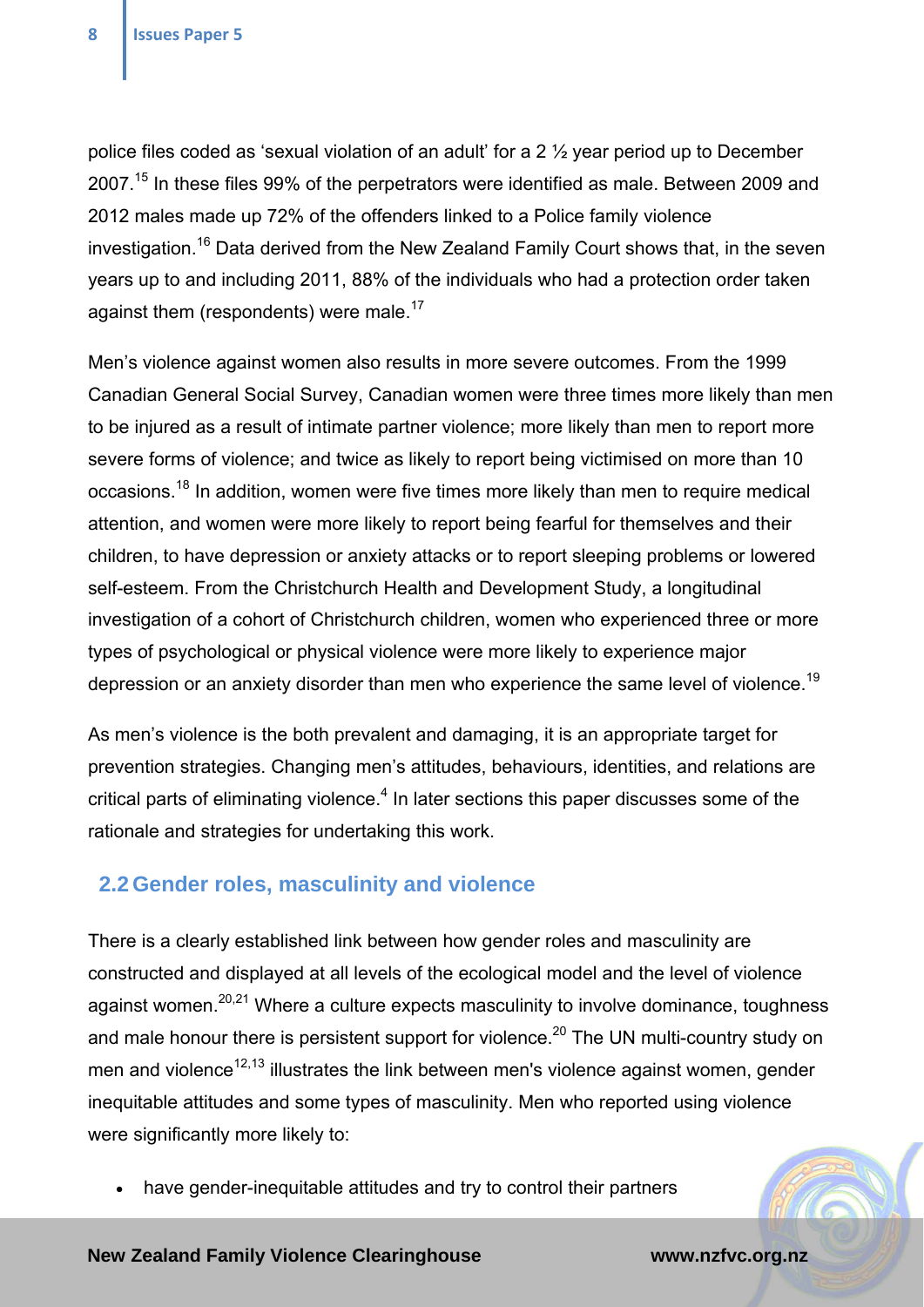- have practices that reflect idealised notions of male sexual performance, such as having multiple sexual partners and engaging in transactional sex
- have experienced physical, sexual or emotional abuse as a child, or witnessed the abuse of their mother.

The UN report on men's perpetration of violence found that gender inequitable attitudes contributed to rape, with males citing a common belief that men have a right to sex with women regardless of consent, for example men reported that they raped 'because they wanted to and felt entitled to, felt it was entertaining or saw it as deserved punishment for women'. Previous studies have also found a link between the amount of violence in any given society and the degree to which that society supports flexible gender roles.<sup>20,22</sup>

The World Health Organization notes that 'while they are located at the societal level, these gender norms play out at the level of community, relationship and individual behaviours'.20 To a large extent, men's sexual violence is rooted in ideologies that value male sexual entitlement over women's choice, reflecting the prevailing male privilege in that social environment.<sup>20</sup> Peers and organisational cultures are also known to influence the likelihood of men's perpetration of violence, with 'higher rates of sexual violence against young women in contexts characterised by gender segregation, a belief in male sexual conquest, strong male bonding, high alcohol consumption, use of pornography, and sexist social norms' 21

Data also shows how the male gender role is enacted within families is also important: if a boy grows up in a family with traditional gender roles he is more likely to physically and sexually abuse women.<sup>22</sup> This is reinforced if he also witnesses men being violent to women in the family.<sup>22</sup> Male economic and decision-making dominance within the family is another strong predictor of violence against women.<sup>20,22,23</sup>

An individual man's proclivity for rape is strongly associated with 'hypermasculinity': his tendency to overconform to perceived male gender expectations.<sup>24</sup> These expectations of strength, power and domination can be acted out as risk taking, a lack of empathy and coercive behaviour. Sexual aggression can be seen as validating a socially-sanctioned masculinity.<sup>22</sup> Even if a man is not violent, their attitudes tend to support violence more than women's do. International studies consistently identify that, overall, men are more likely to: agree with myths and beliefs supportive of violence against women; perceive a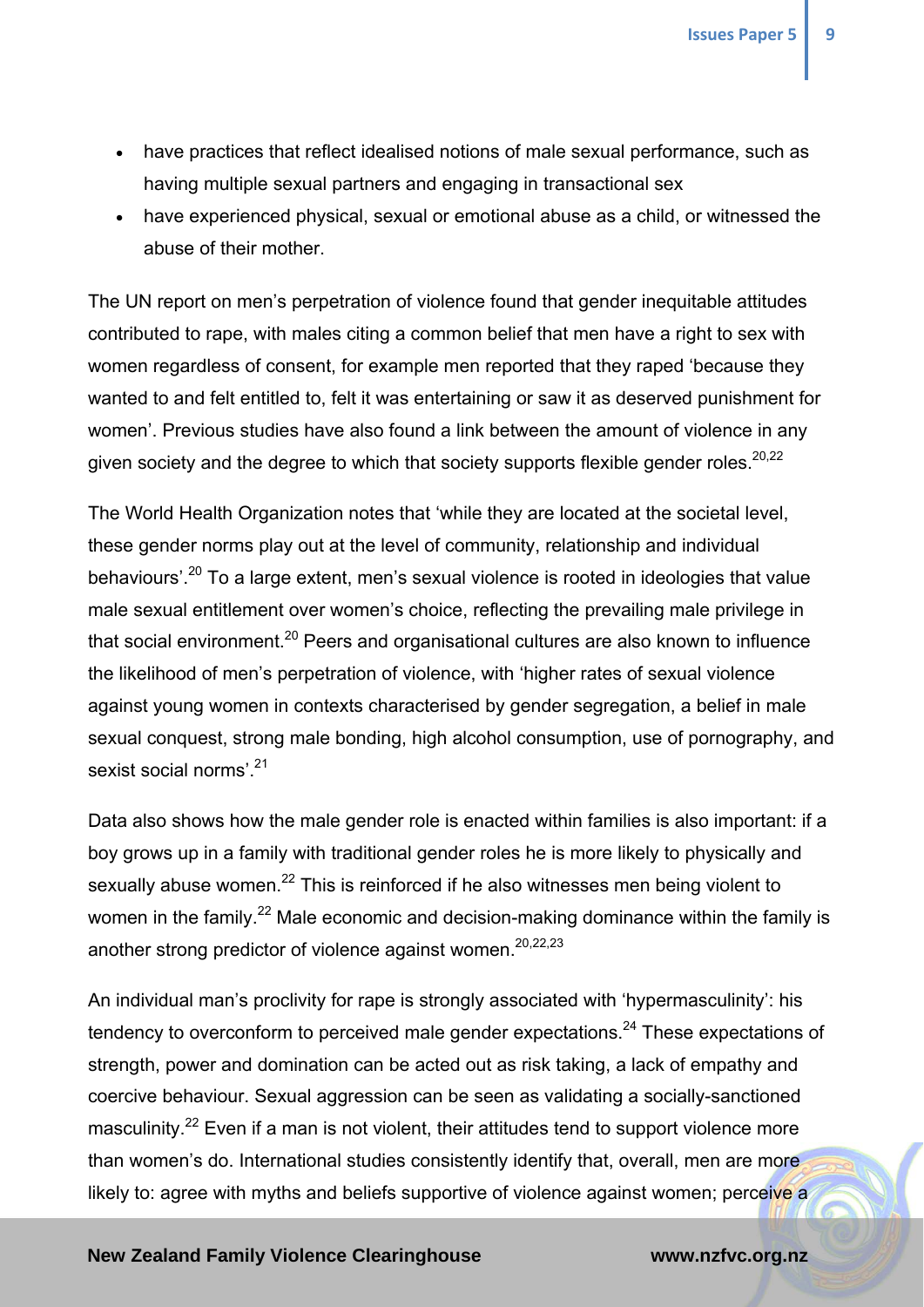narrower range of behaviours as violent; blame and show less empathy for the victim; minimise the harms associated with physical and sexual assault; and see behaviours constituting violence against women as less serious, less inappropriate, or less damaging than women do.<sup>25</sup>

If not challenged, these beliefs reinforce the overall societal views that masculinity involves exercising power over women. This is the scaffold for violence against women, and is reinforced by all levels of the ecological system.<sup>26</sup> Developing alternative systems and social structures that support nonviolent masculine identities and healthy and equitable gender relationships will only be achieved with the involvement of men.

#### **2.3 Men as prevention partners**

*Men have a crucial role to play as fathers, friends, decision makers, and community and opinion leaders, in speaking out against violence against women and ensuring that priority attention is given to the issue. Importantly, men can provide positive role models for young men and boys, based on healthy models of masculinity.*  (United Nations Secretary-General's Network of Men Leaders*)* 27

*Tāne Māori are necessary participants on our journey of liberation from all forms of violence and oppression.* (Executive Director, Amokura)<sup>28</sup> (p.3)

There is a growing consensus among those working in violence prevention that to end violence men must be involved. While efforts have been made to work with men in secondary- and tertiary-based interventions (such as 'stopping violence' programmes for perpetrators) since the 1980s, now men are also being included as 'partners', taking a positive and active role in primary prevention.<sup>4</sup>

All men can have an influence on the culture and environment that allows other men to be perpetrators.29 Some men already live in 'gender-just' ways: respecting and caring for the women and girls in their lives, and rejecting sexist and harmful norms of manhood.<sup>30</sup> These men are being mobilised by prevention initiatives. Men who are perhaps currently unaware of the issues, or who have not engaged in critical reflection or don't see it as relevant to them, also need to be actively engaged. How men can become effectively involved as *prevention partners* is discussed in more detail below.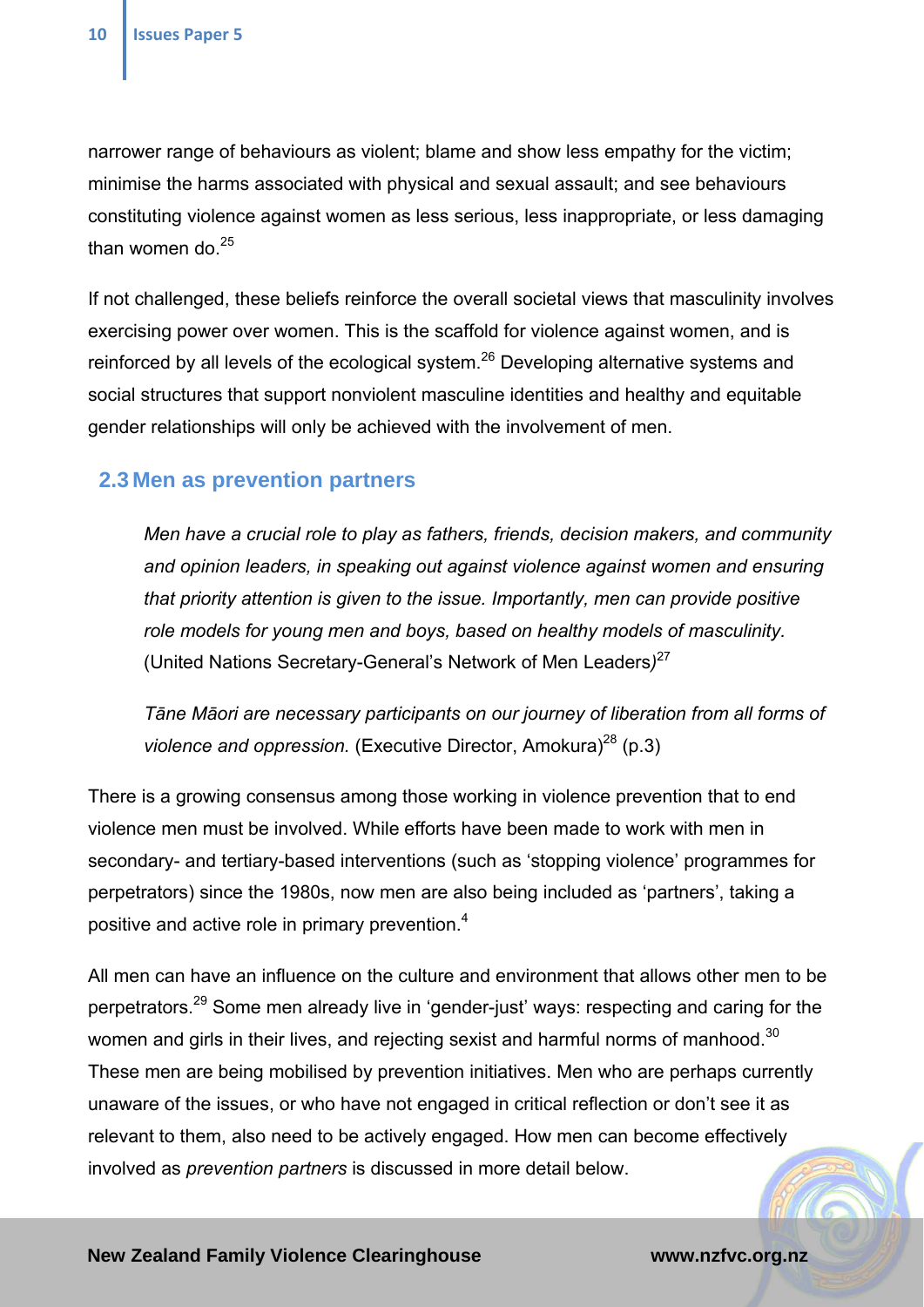## **3. Men's access to power**

Not all men have equal power, resources or status. The dominant image of masculinity presented in Western countries is of a white masculinity, with other masculinities subordinated, marginalised or made invisible. $31$  Men from different backgrounds have very different access to social resources and social status, and the intersection of gender with other axes of social difference such as race, ethnicity, colonisation, class, literacy, migration, sexuality and age must be considered.

Colonisation has had a 'profound impact on the organisation of masculinities<sup>31</sup> (p.3) and contemporary racism continue to involve particular constructions of masculinity, based on associations between crime, violence, and race and ethnicity. The 2010 *Rangahau Tūkino Whānau: Māori Research Agenda on Family Violence* states, '... colonisation has undermined whānau structures and relationships within whānau including gender relationships, and that the violence evident in Māori communities is the contemporary legacy of colonisation.<sup>32</sup> (p.3) Prevention work with men needs to include opportunities to make sense of experiences of marginalisation and working through the ongoing impacts of impacts of colonisation and institutional racism.<sup>33</sup>

These contradictory experiences of power can drive some men's use of violence (men in New Zealand have talked about feelings powerless and reasserting their authority through violence).<sup>34</sup> However, gender transformative approaches can also draw on individual men's experiences of exclusion and powerlessness<sup>6,30,31</sup> to assist them in analysing gender-based power and violence. This can help men develop an understanding of and empathy with the experiences of women and children.

Casey et al (2013) have noted,

*experiences of marginalisation and violence can directly undermine and counteract efforts to support men in critically evaluating their own misuse of power. First, the backdrop of the multiple ways in which men, themselves, experience violent marginalization (often in state-sanctioned ways), calls into question the legitimacy of prioritizing and focusing on men's violence against women. Here, 'short-term' gender-focused prevention activities at the individual level can seem misplaced or inadequate in the face of broad-based political violence and/or violence experienced on the bases of other markers of identity. Second ... violence modeled,*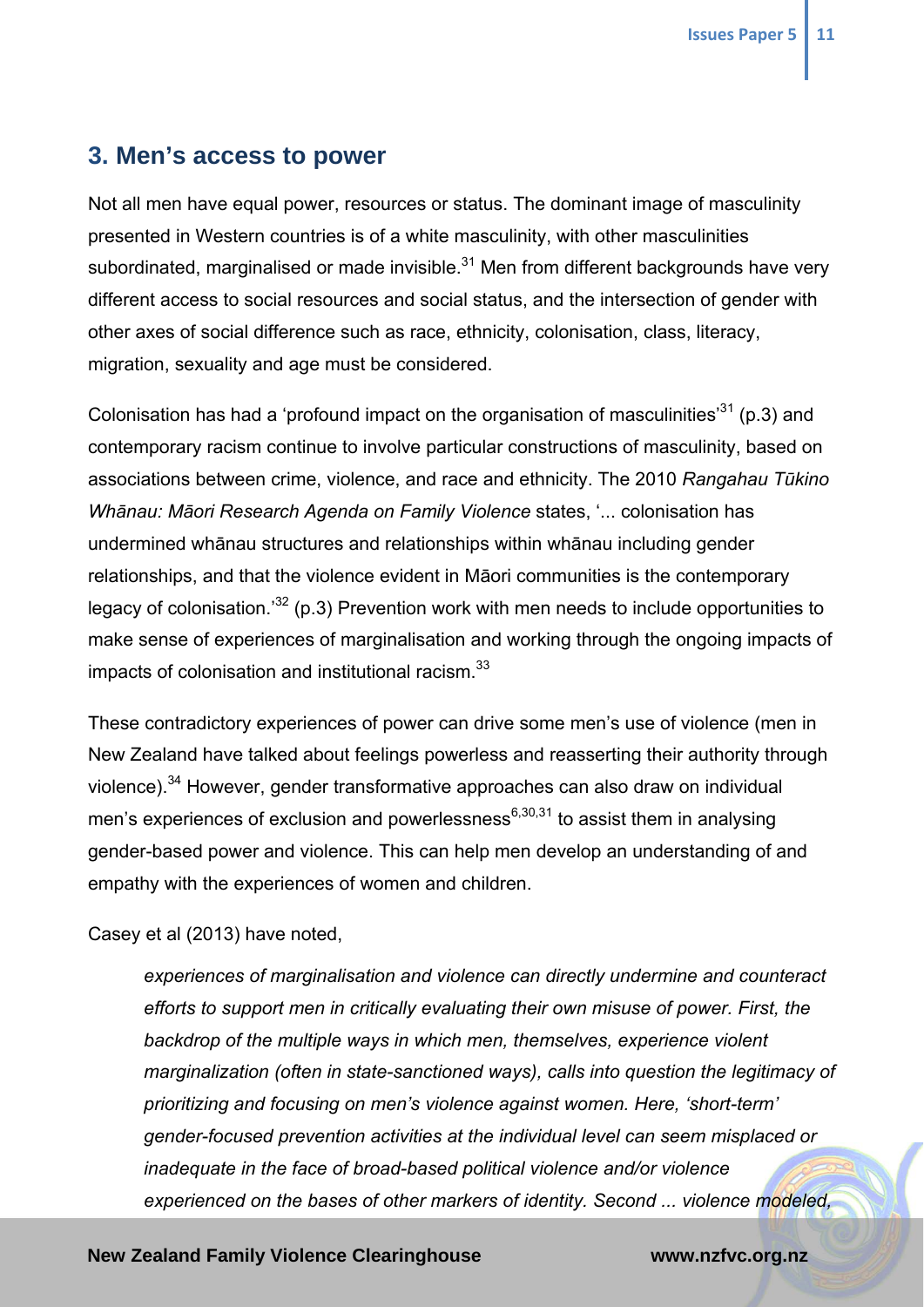*sanctioned, or even promoted on a broad scale can directly undermine and counteract efforts to support men in critically evaluating their own misuse of power.35 (p.239)* 

These issues need to be taken into account. However they are not an excuse for men to avoid preventing violence.

## **4. Theories and approaches for involving men**

While an overarching and guiding theoretical framework for engaging men and boys' in violence prevention is still evolving,<sup>2</sup> some approaches and some general principles are emerging. Two theoretical approaches are discussed here.

### **4.1 Supporting gender equality**

The World Health Organization lists 'promoting gender equality' as one of the seven essential strategies for preventing violence, especially violence towards women.<sup>36</sup> This approach places gender-based violence in a context that recognised female social, economic, and political inequality relative to men, as well as acknowledging cultural expectations that men are entitled to dominate and control others. From this theoretical perspective, as men's violence both contributes to, and is supported by gender inequality, the promotion of gender equality is considered a crucial principle for men preventing violence.6,31,37,38 Locally, the *A Mana Tane Echo of Hope* report concluded that the transformation of previously violent Māori men is only effective if it includes challenging gender power inequalities.<sup>28</sup> Pro-feminism is a key theoretical framework underpinning international projects involving men in violence prevention<sup>2</sup> and informs this paper.

### **4.2 Gender transformation**

*If gender inequality is one precept of gender-based violence, [then] harmful, controlling and violent constructions of masculinities are the other…. Transforming those harmful aspects of masculinity is another non-negotiable [principle for involving men]*. (Minerson et al, 2011) (p.4)

Gender transformation involves challenging rigid gender roles and critically questioning the influence of socio-cultural, community, and institutional factors as well as individual beliefs and attitudes.<sup>2</sup> While described in various ways, including 'resocialisation of men',<sup>24</sup>/an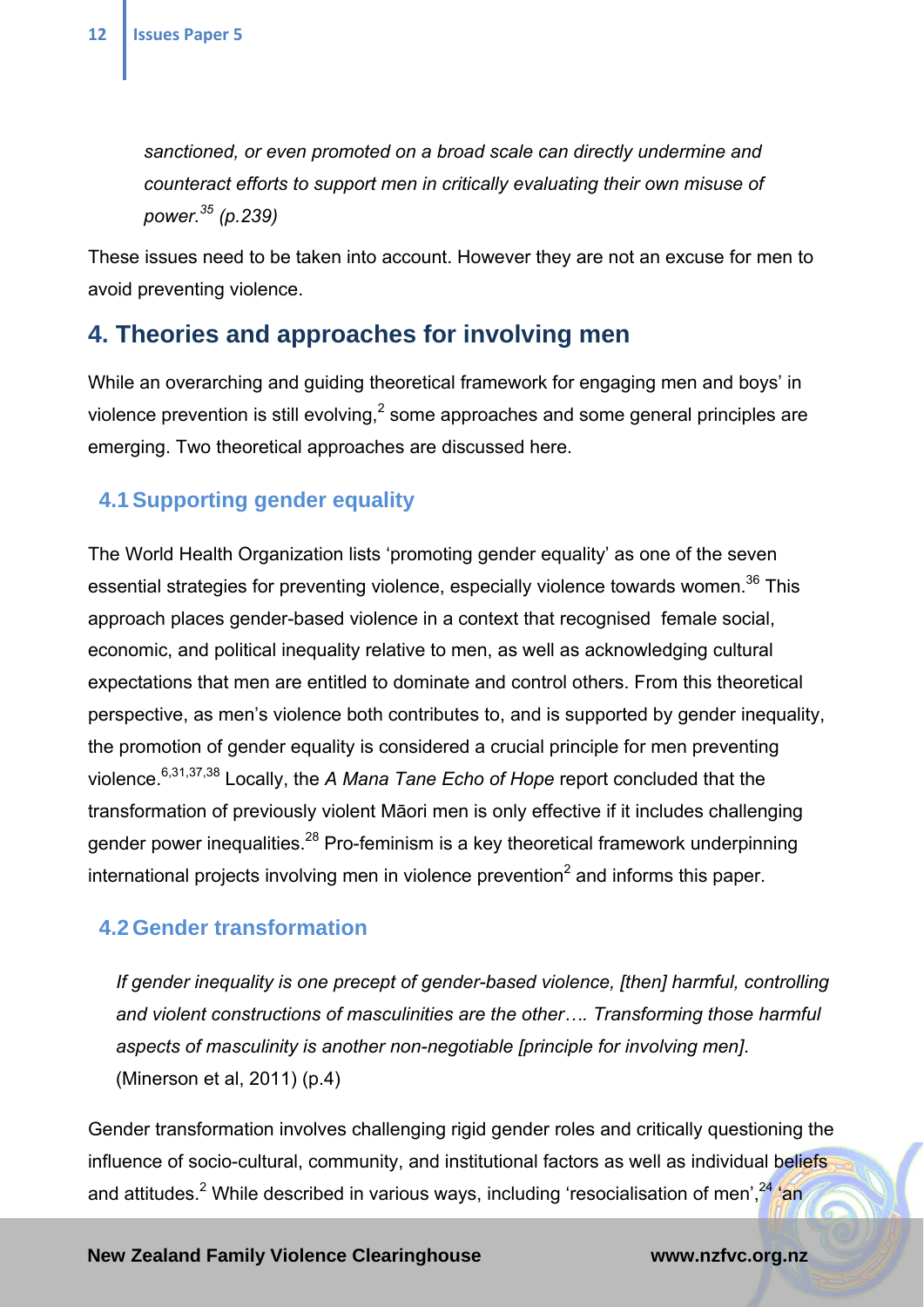interrogation of masculinity<sup>37</sup> and 'breaking out of the man box',  $39$  having men transform their gender notions is seen as crucial to stopping men's violence to women.<sup>38,40,41</sup>

*South Africa's Brothers for Life campaign transforms gender for a range of healthier behaviour. See www.brothersforlife.org* 

Gender transformation focuses on men

developing respectful, trusting and egalitarian relations with women and with other men, and promoting positive constructions of masculinity.<sup>30</sup> The aim is to replace the socialised links between masculinity, power and violence towards women with more flexible and equitable identities and behaviours. This is achieved by supporting men to make positive changes and by affirming positive and health-promoting formations of manhood.<sup>30</sup>

The World Health Organization 2007 review, *Engaging Men and Boys in Changing Gender-Based Inequity in Health*, 42 assessed the effectiveness of interventions seeking to engage men and boys in achieving gender equality and equity in health. They reported that well designed programmes with men and boys can and do result in changes in men's attitudes and behaviours related to their use of violence against women and questioning violence with other men. The programmes rated as being 'gender-transformative' (rather than just 'gender-sensitive' or 'gender-neutral') had a higher rate of effectiveness.

#### **Gender approaches of programmes:**

| <b>Gender neutral</b>        | Programmes that distinguish little between the<br>needs of men and women, neither reinforcing<br>nor questioning gender roles |
|------------------------------|-------------------------------------------------------------------------------------------------------------------------------|
| <b>Gender sensitive</b>      | Programmes that recognise the specific needs<br>and realities of men based on the social<br>construction of gender roles      |
| <b>Gender transformative</b> | Approaches that seek to transform gender roles<br>and promote more gender-equitable<br>relationships between men and women    |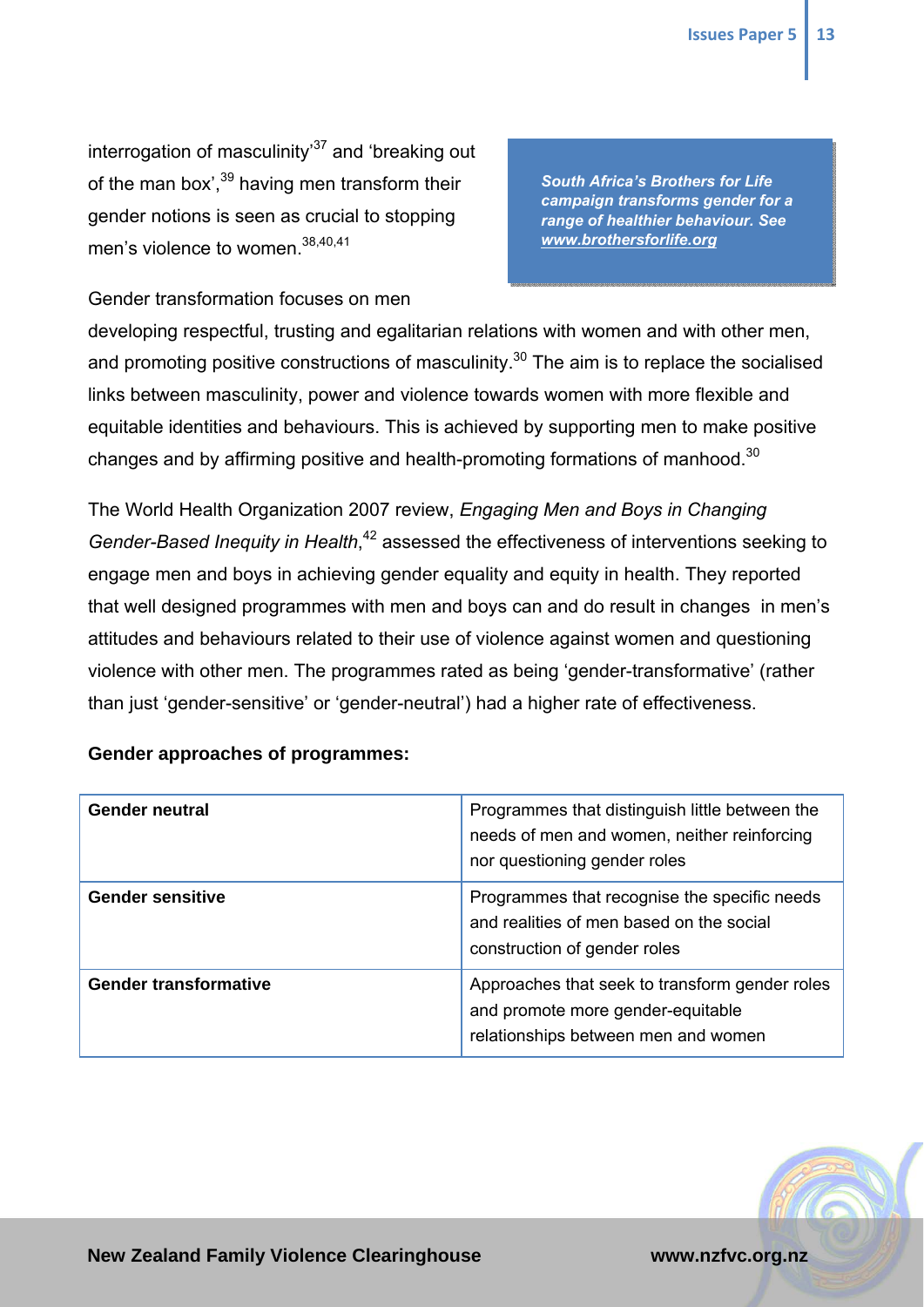The WHO review also emphasised that integrated programmes and programmes which involve community outreach, mobilisation and mass-media campaigns show more effectiveness in producing behaviour change than isolated initiatives. Discussion groups for men are one strategy commonly used in gender transformative approach. Having men share their personal experiences with one another can subvert the stereotype of the

stoically independent male and hearing from other men can correct the misconception that there is widespread peer endorsement of gender stereotypes.<sup>29</sup> Gender-equality discussions can also reduce the pressure on men to act in ways that lead to violence, while publically-expressed discomfort with men's coercive behaviour can inhibit such behaviour.<sup>29</sup>

*Promundo uses a gender transformative approach to promote caring, non-violent and equitable masculinities and gender relations. See www.promundo.org.br/en* 

Men's adoption of flexible roles and equitable behaviour can sustain a new, non-violent norm that can carry on into future generations. Gender transformation is also likely to ameliorate destructive male behaviours such as high alcohol and drug use, and practising unsafe sex, as well as reducing other forms of violence, such as homophobic attacks and man-to-man aggression, which in turn, contributes to an environment that supports violence against women. In addition to reducing men's violence against women, gender transformative programmes that reduce individual's adherence to rigid codes of masculinity can improve outcomes in a range of other important areas, including: sexual and reproductive health and HIV prevention, treatment, care and support; fatherhood; maternal, newborn and child health; and gender socialisation.<sup>42</sup>

### **4.3 Focusing on social norms**

*'Dispelling the illusion that ... whānau violence is normal' is fundamental43* (An updated version of the report from the former Second Māori Taskforce on Whānau Violence) (p.5)

Social norms are how boys' and men's attitudes and behaviour are shaped in powerful ways by their male peers.<sup>44,45</sup> They have a significant influence in determining behaviour $46,47$  and particularly in perpetuating male power and privilege.<sup>38</sup> International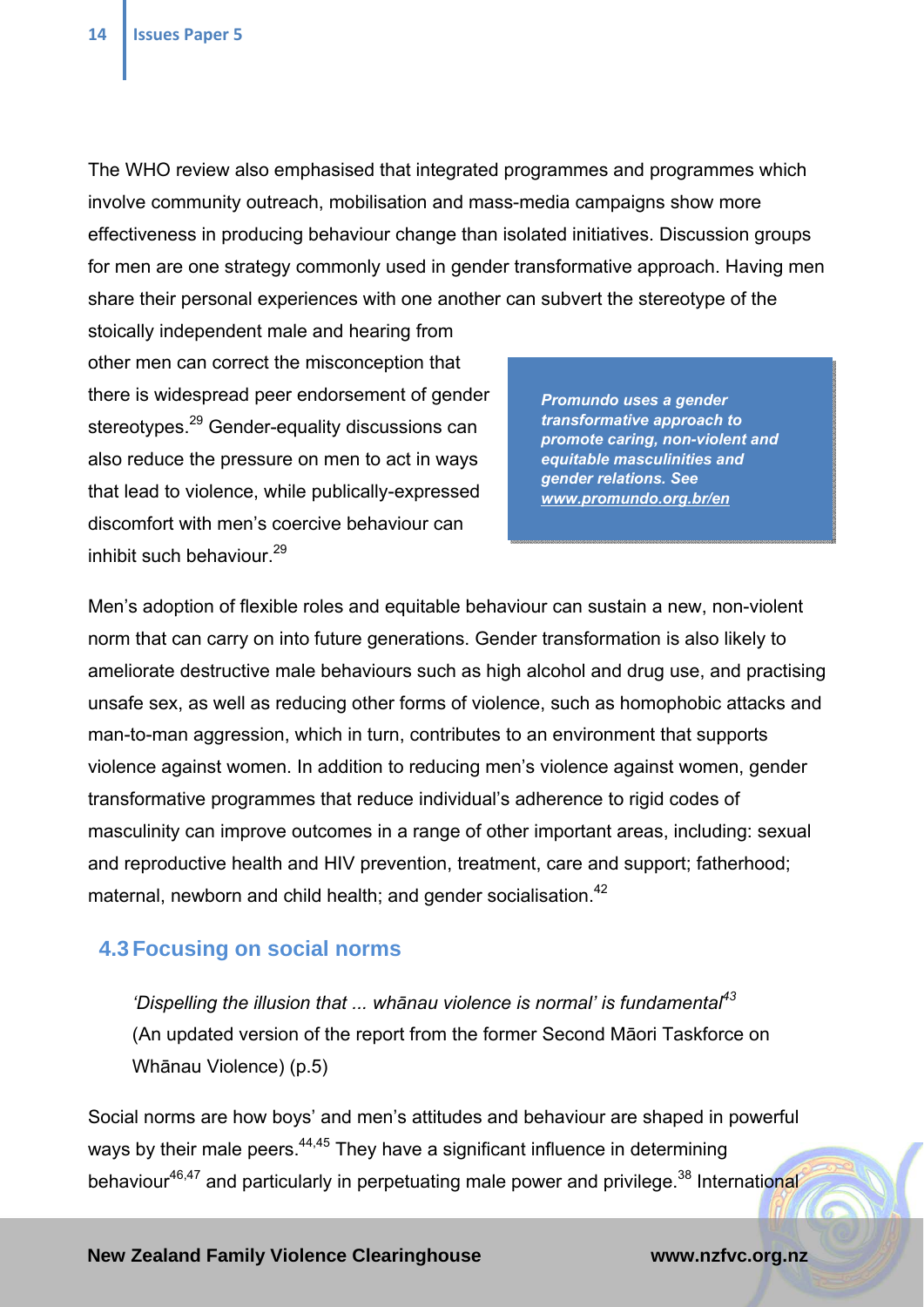and New Zealand violence prevention projects refer to changing social norms when discussing how they are addressing men's violence against women. $<sup>2</sup>$ </sup>

Two aspects of social norms are particularly relevant to violence prevention. The first is that men routinely overestimate other men's comfort with sexist, coercive and derogatory comments about, and behaviour towards, women.<sup>48</sup> Men may incorrectly assume that the majority of men use violence when they don't.<sup>24</sup> The flip side of this dynamic is that men who oppose violence may mistakenly believe they are in a minority, and as a result keep quiet, which in turn, can be incorrectly interpreted as approval for violence by other men.<sup>5</sup> A social norms approach is essentially a communication strategy to correct these distortions with information that the majority of men are nonviolent. If effective, individual men then shift their behaviour and attitudes to reflect the nonviolent norm, wanting to conform to their peers.

The second relevant aspect is that men underestimate other men's willingness to intervene in violence against women. A US study identified that the only significant predictor of men's willingness to intervene in behaviours that could lead to sexual assault was their perception of *other* men's willingness to intervene. The less men believed that other men would intervene, the less likely they were to be willing to intervene themselves.48 Letting men know that their peers also oppose violence can be a crucial first step in engaging men, but it needs to be done in ways which allay men's fears of being attacked by other men (e.g. by having their masculinity questioned or through homophobic derision.)<sup>5,48</sup> This requires identifying suitable peer supports and role models, and building men's skills to make effective bystander interventions. In New Zealand, local practitioners report that strengthening Māori men's links with their iwi's non-violent tikanga, through whakapapa and whānaungatanga, offers benefits similar to the social norms approach.<sup>49</sup>

### **5. Strategies for working effectively with men**

Some key principles for working with men are generally agreed upon, along with some strategies to manage the barriers to men's involvement.

### **5.1 Principles for working with men**

Several other key principles for working effective with men have emerged from the literature: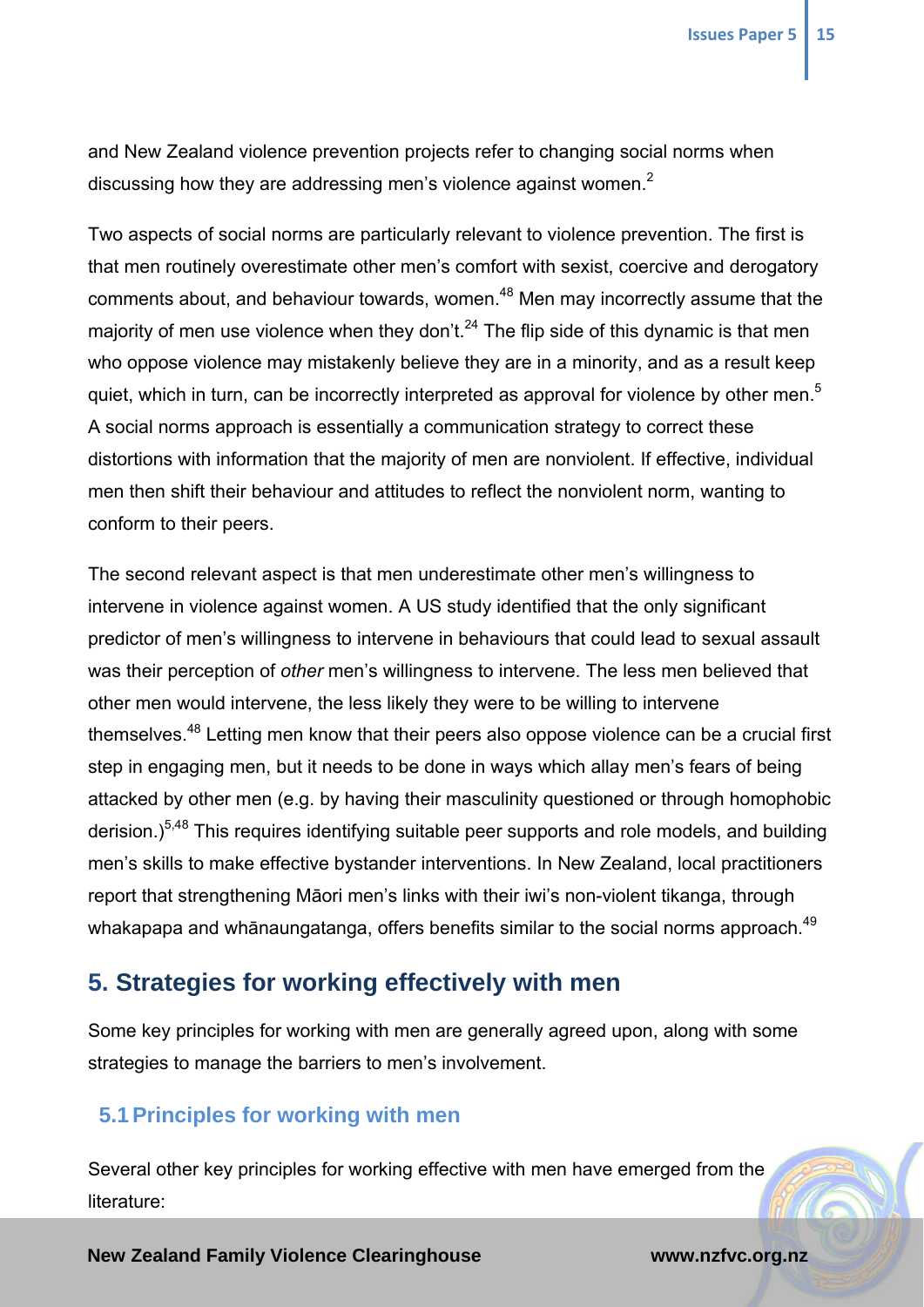- Approaches to men are more effective if they are positive as opposed to focusing on guilt, shame or fear. This involves: showing positive examples of equitable, nonviolent behaviour; strengthening current nonviolent actions, attitudes and values; and framing discussion in terms of men's responsibility.<sup>6,24,38</sup> A humane, empathetic and positive approach can foster more meaningful and long-term change than invoking fear, shame or guilt, which can also alienate some men. $24,40$
- Men can't be stereotyped: there is a wide diversity in how masculinity and sexuality are constructed and expressed in different social settings. This includes men who never use violence, and men who use violence only in some contexts. An effective approach is to work with particular groups to identify what aspects of their culture contribute to violence and what aspects can be mobilised to prevent it. $31,40$
- Men will be more effectively engaged by culturally relevant material that acknowledges their social context and draws on their personal experience (for example, drawing on their culture's stories, or shared experiences) to provide understanding and support for non-violence and equality.<sup>31,37</sup> This allows culturallyspecific supports for violence to be targeted and addressed.<sup>31</sup>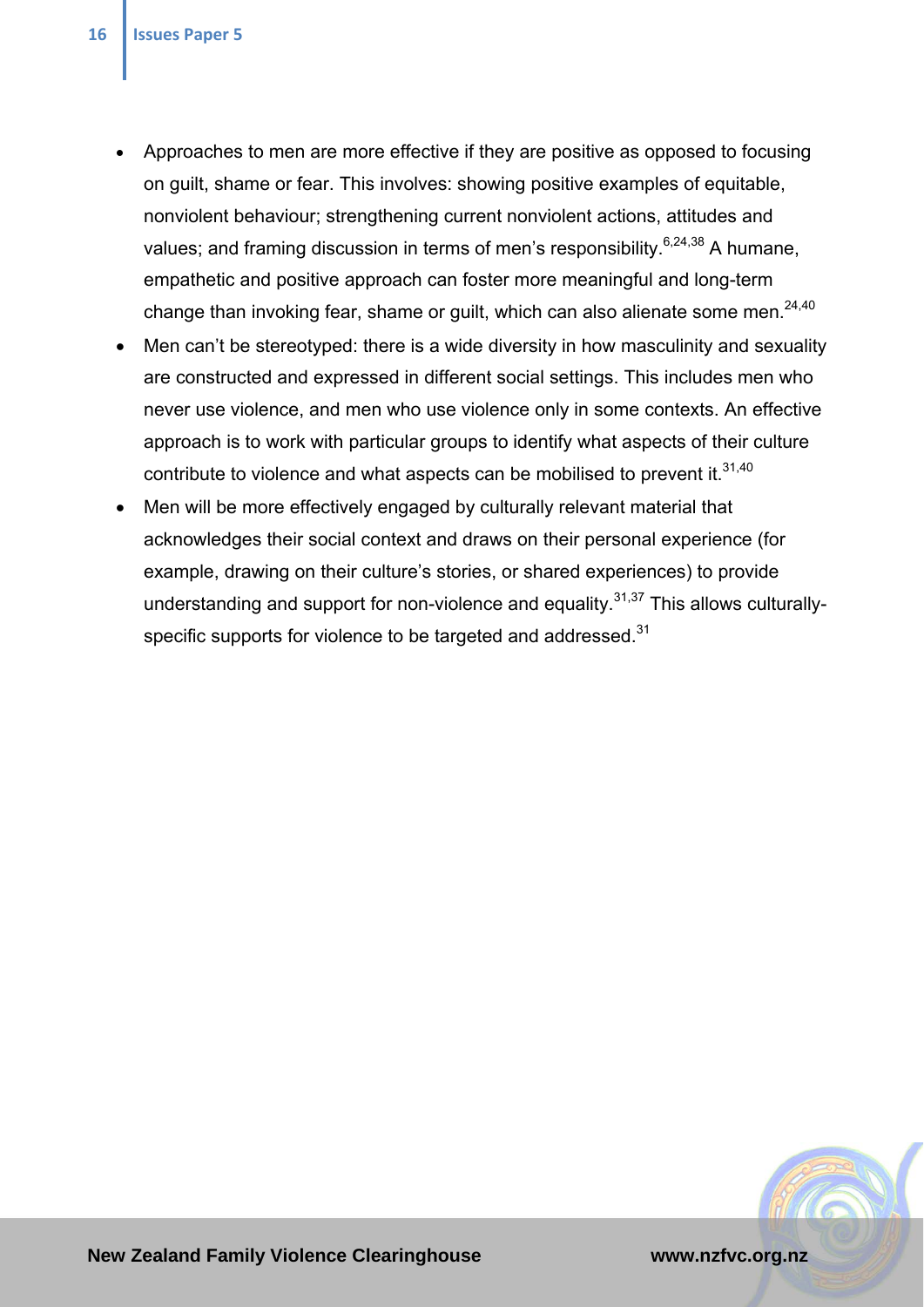## **5.2 Addressing barriers to men becoming involved**

Some suggestions for addressing barriers to men taking action are provided below:

| <b>Barrier</b>                                                                                                                                                                    | Possible approaches                                                                                                                                                                                                                                                                                                                                                                                                                                                                                          |
|-----------------------------------------------------------------------------------------------------------------------------------------------------------------------------------|--------------------------------------------------------------------------------------------------------------------------------------------------------------------------------------------------------------------------------------------------------------------------------------------------------------------------------------------------------------------------------------------------------------------------------------------------------------------------------------------------------------|
| Some men holds sexist and violence-supportive<br>attitudes and norms: the same attitudes that<br>shape men's use and tolerance for violence<br>against women.                     | A gender transformative approach could be<br>relevant as it demonstrates that gender<br>assumptions can be questioned and changed.<br>Men could become engaged by considering how<br>their behaviour affects others, drawing on their<br>experience of being powerless, and promoting the<br>benefits they may obtain from more flexible views.<br>This could be assisted by a social norms approach<br>that points out that most men do not hold such<br>rigid attitudes, or at least are questioning them. |
| Men overestimate other men's support for<br>violence and their unwillingness to intervene.                                                                                        | This can be corrected by a social norms campaign<br>to identify the low support for violence and the<br>willingness of most men to stop violence.                                                                                                                                                                                                                                                                                                                                                            |
| Fear of how other men will react to the man<br>becoming involved in violence prevention,<br>including the use of violence, stigma,<br>homophobic ridicule, and social discomfort. | This can be alleviated by building skills in making<br>effective bystander interventions, which include<br>responding to the reaction of others.                                                                                                                                                                                                                                                                                                                                                             |
| A negative perception that violence prevention is<br>'anti-male', possibly reflecting a perception that<br>feminism is hostile to men.                                            | This can be countered by highlighting that most<br>men are not violent, presenting violence<br>prevention as offering hope for men and women,<br>acknowledging that men are also victims of<br>violence and emphasising that the goal is the<br>elimination of all violence for the betterment of all.<br>Promoting the benefits of nonviolent masculine<br>identities could help, as well as approaching more<br>sympathetic men to establish a new norm.                                                   |
| Men may lack the knowledge or skills to<br>intervene.                                                                                                                             | It may assist to provide men with small steps and<br>specific actions that build their awareness of<br>violence and gender issues, along with their<br>perceived efficacy to take effective action. This<br>includes offering men a language to articulate their<br>involvement and respond assertively to<br>homophobia and anti-feminist stereotyping.                                                                                                                                                     |
| A lack of opportunity or invitation to become<br>involved. <sup>48</sup>                                                                                                          | Create tangible opportunities and provide specific<br>invitations, especially by people men know and in<br>contexts that are familiar to them.                                                                                                                                                                                                                                                                                                                                                               |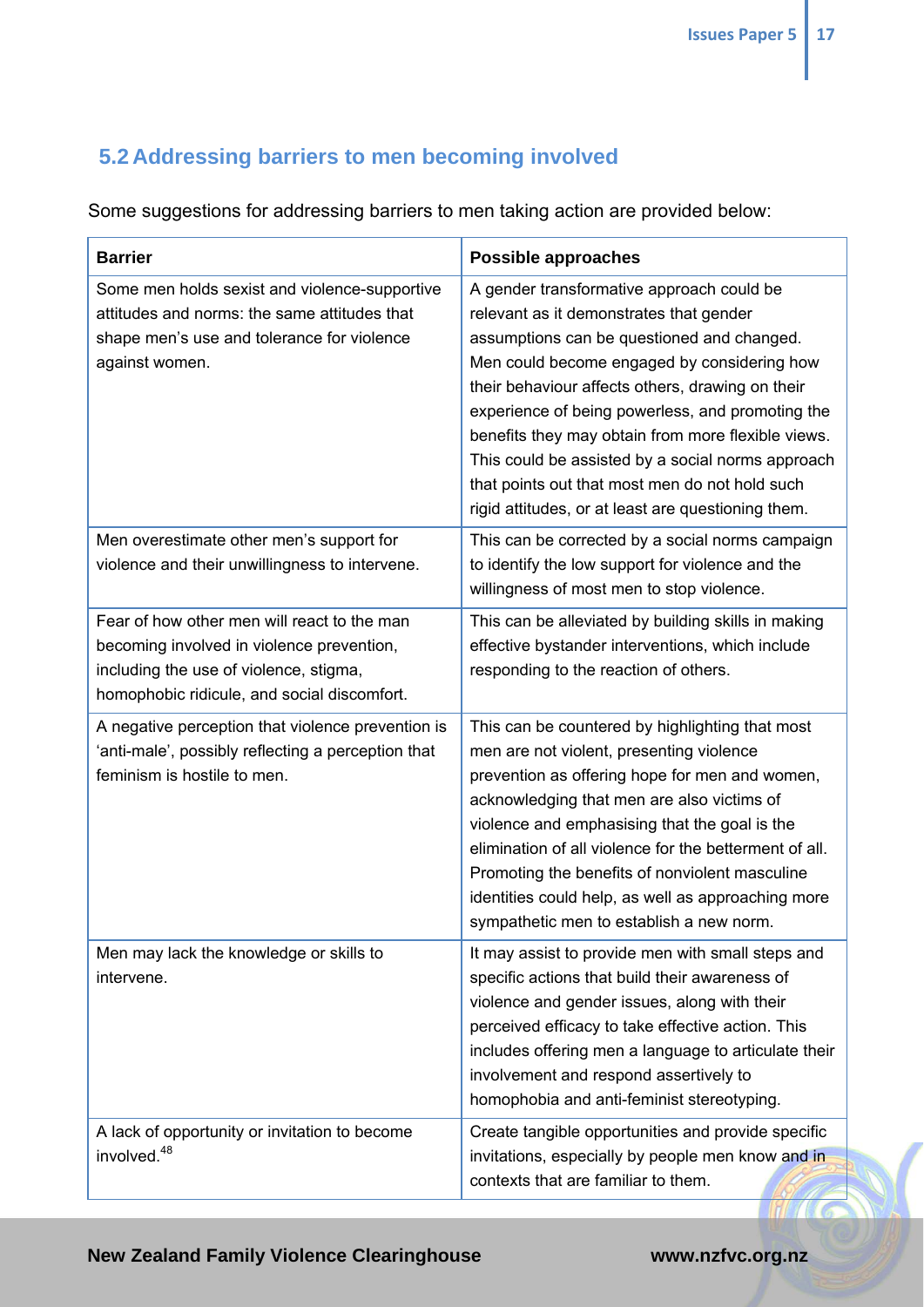## **6. Engaging men**

There are multiple ways men can be involved in violence prevention work. Building men's motivation and offering specific invitations can increase engagement.

### **6.1 Building men's motivation**

### **Personal experience**

Exposure to or personal experience of sexual or domestic violence can be an influential factor in men becoming involved in prevention.<sup>41</sup> This can occur when men are emotionally moved by hearing women's disclosures of violence.<sup>4,5</sup> Māori men have talked about seeing others' pain and wanting a better life for their children as two catalysts to change, as well as the healing power of serving others.<sup>28</sup> Pacific men have reported that becoming a good role model for their children was the most effective motivator for them to change their behaviour.<sup>50</sup> Effectively invoking a man's relational interests (with the women and girls he cares for) requires the man to be empathetic and able to link other's experiences with actions that he can take.

Any experiences that men have had as victims of abuse, or of witnessing violence between parents as a child, can also be used as motivation. Men who have experienced abuse can require support and intervention. While most children and young people who experience violence do not go on to abuse others, there are significant risk factors for becoming a perpetrator.<sup>22</sup> Men who have previously used violence can draw on their experience of change to become powerful prevention advocates.

### **Motivated by values**

Holding a pre-existing social justice consciousness or egalitarian value system can also be a significant factor in encouraging men to address issues of violence. This awareness may have stemmed from men's own experiences of marginalisation or exposure to racism, classism, and sexism issues.41 Personal ethical, political or spiritual commitments can also motivate some men to become involved. $4,5$  This may come about from a specific learning opportunity, such as a prevention presentation that generates new understanding. $41$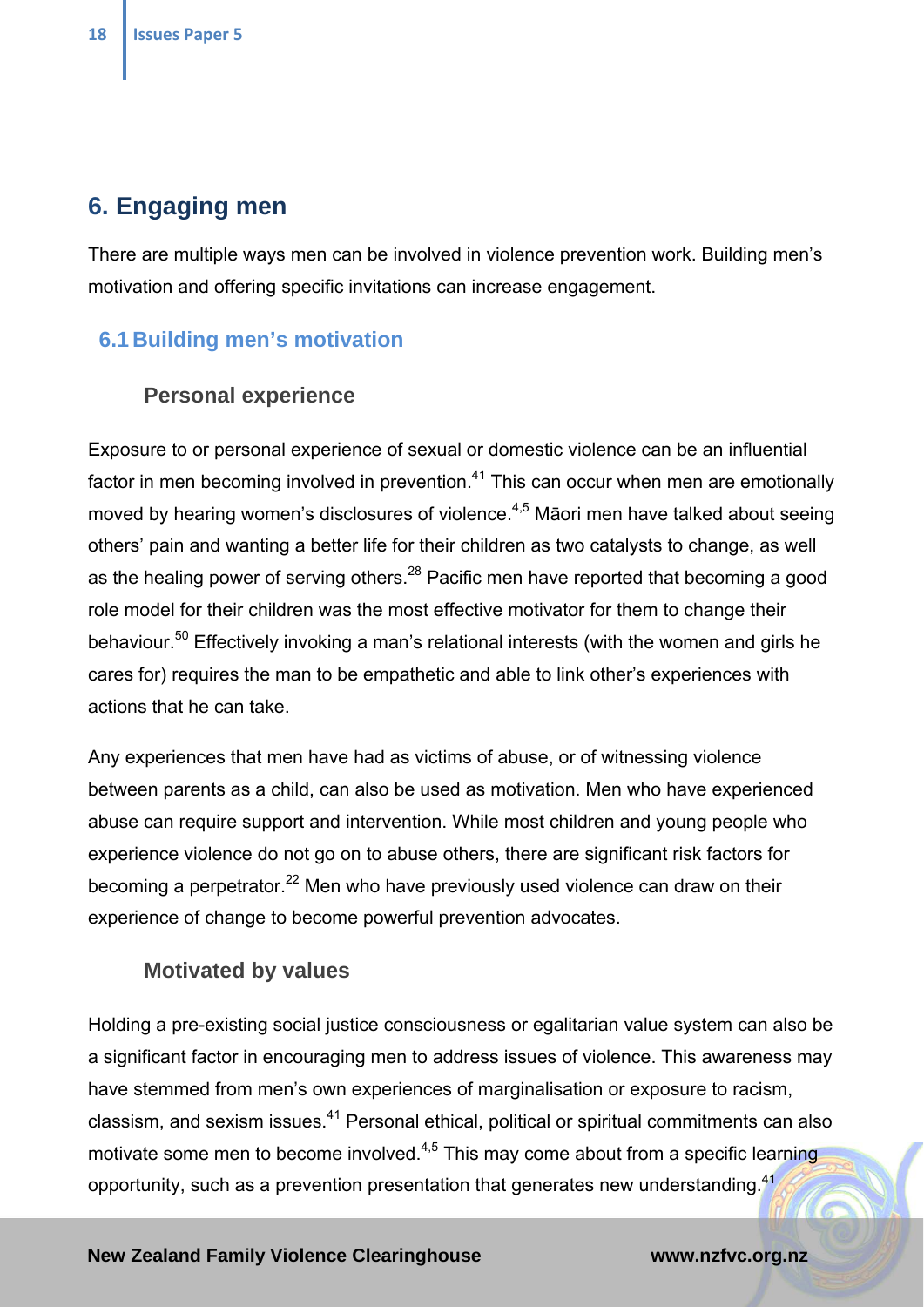*The Healthy Masculinity Action Project prevents violence. See www.getinvolved.mencanstoprape .org/page.aspx?pid=368* 

Men in New Zealand have talked of 'fairness and justice for all, regardless of gender and age', 'taking a moral stand' and 'taking responsibility' as motivations for involvement in the prevention of men's domestic violence against women.<sup>34</sup>

Aligning non-violence with their tikanga is an established approach to motivating Māori men.<sup>51</sup> This suggests that aligning violence prevention with the true values of a culture can draw in men identifying with that culture. The strong respect in the brother-sister relationships within many Pacific cultures can be extended to include respect for all women, motivating men to not use violence.<sup>50</sup>

While interpretations of religious ideology have at times been used to justify violence, 'the spiritual and theological understandings of Christian, Jewish, Muslim, and other world religions each contain values which undermine tolerance for violence against women<sup>'.52</sup> Drawing on these positive values and aligning them with violence prevention action can motivate members of these faiths.<sup>52</sup>

### **Benefits men gain from gender transformation**

Highlighting the benefits of gender transformation can also draw in more men. For example, the knowledge that men who support gender equity are more satisfied with life and have happier relationships<sup>53</sup> is an attractive selling point. Traditional Western masculinity involves suppressing (so called feminine) feelings including nurturing, receptivity, empathy and compassion.

More than just being protective factors against violence, these emotional competencies enable loving, healthy relationships with family, whānau and friends which are often the most genuine, sustaining and powerful

experiences in men's lives. Being able to genuinely share these experiences, typically hidden in male conversations, can attract men and strengthen their commitment to the safety of their partner and family.

*Family Planning's It's about Mana programme targets young men with positive messages. See www.familyplanning.org.nz/news/p romotions/its\_about\_mana*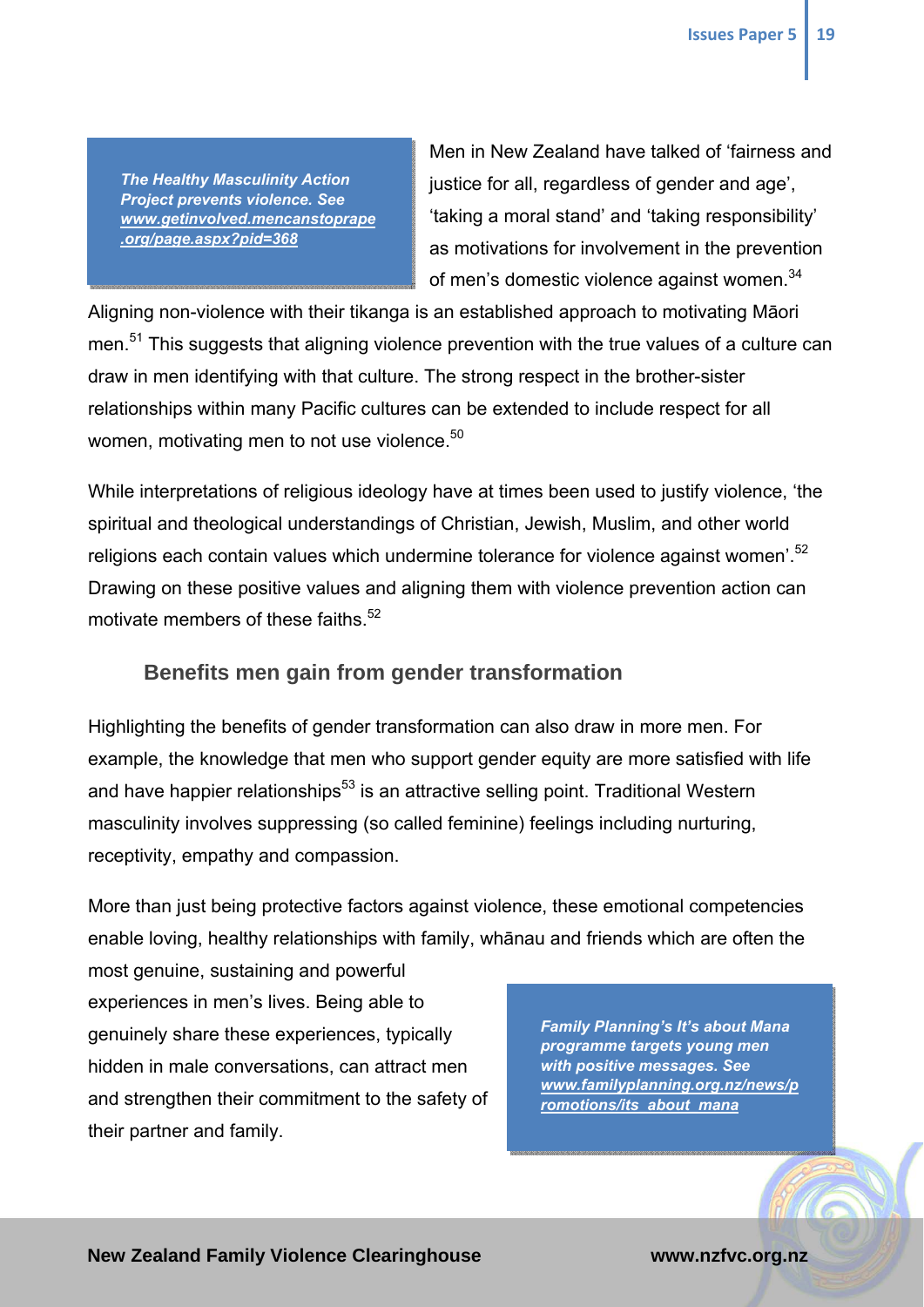All men have to manage their male socialisation. While some accept it as the natural order, many feel uncomfortable with the socialised values and the pressure to live up to an ideal. Some experience these contradictions as a real stress.<sup>29</sup> Being able to share their personal experiences of male socialisation, along with naming and managing contradictions to strengthen personal wellbeing, can motivate men. Challenging men to be responsible for their gendered behaviour and to adopt broader gender behaviours is another way to involve men in these discussions. $6$  This can be a critical component of violence prevention programmes for men<sup>45</sup> and can offer opportunities for men to 'do masculinity differently<sup>'.41</sup> While the benefits to men can draw them in, to effectively prevent violence the focus of gender transformation needs to be on building men's ethical responsibility to support gender equity and justice. $37$ 

### **6.2 Connecting with men**

Along with motivation, men's involvement can be encouraged by timely and tangible opportunities to become involved, as well as specific invitations to participate.<sup>48</sup>

*Futures Without Violence uses sports coaches to develop nonviolent masculine behaviour among boys and young men. See www.coachescorner.org* 

After extensive research with US men, *Futures Without Violence* developed their 'Invite, not indict' approach that now drives all their men's work. This research highlighted that men's positive intentions that can be harnessed: 73% of the men they surveyed said they believed they could personally make a difference in ending violence, and most fathers said they were already talking to their sons about the importance of violence-free relationships.54

Internationally, the use of positive and affirmative messages has been identified as a key feature of successful interventions with men. $24,30$  An effective invitation to men to be involved in violence prevention can build on their values and predisposition to act in a positive manner, while a safe, non-judgmental environment would enable these strengths to surface  $24,30$ 

An invitation to take particular action will assist men who do not know how to help, $30$  while providing small specific steps can turn good intentions into a more substantial involvement.<sup>5</sup> Graduated involvement can also build men's understanding of the issues.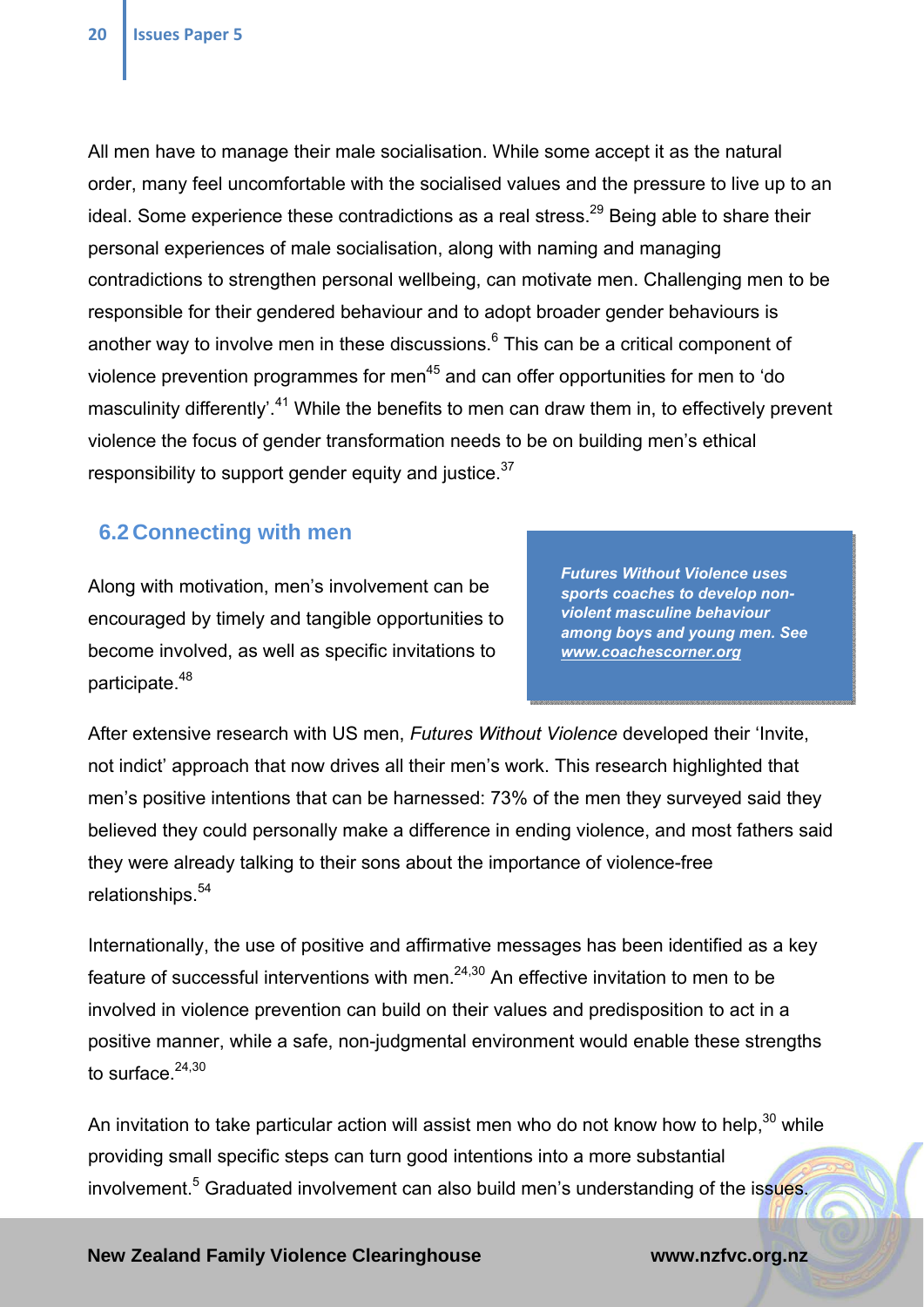Experience shows that men are most responsive when they are invited by people they know and in contexts that are familiar to them. $^2$  For example, US men became involved after being formally invited by an associate, being encouraged by a friend who was already involved, or having opportunities through their job or a voluntary position.<sup>41</sup> This suggests that recruitment tactics need to be grounded in the local context and culture so each man sees an opportunity for involvement as relevant to him, his culture, class and peers. This requires networks and coalitions with diverse organisations, a key focus of the spectrum of prevention.

Involving boys and young men, especially those with a heightened risk of using violence, can be particularly effective, as adolescence is a crucial time for forming healthy, nonviolent adult relationships. Evidence shows that intensive, long-term education interventions with children and teenagers can produce lasting change in attitudes and behaviours.<sup>52</sup> Again, positive messages are more engaging.<sup>45</sup>

Approaching groups of men, in workplace or education groups and sports clubs, can provide a real opportunity to counter their propensity to support violence and establish a nonviolent norm in these settings. Linking gender equality and non-violent masculine behaviours to the group's goals, and identifying the benefits to their community and the women in the lives of members, can draw men in.

> *Tauawhi Men's Centre provides a range of services that support and connect with men, when and wherever they can. They also celebrate local men with Men of the Year awards, hold men's health week events and other activities supporting positive whānau connections. See www.tauawhi.org.nz*

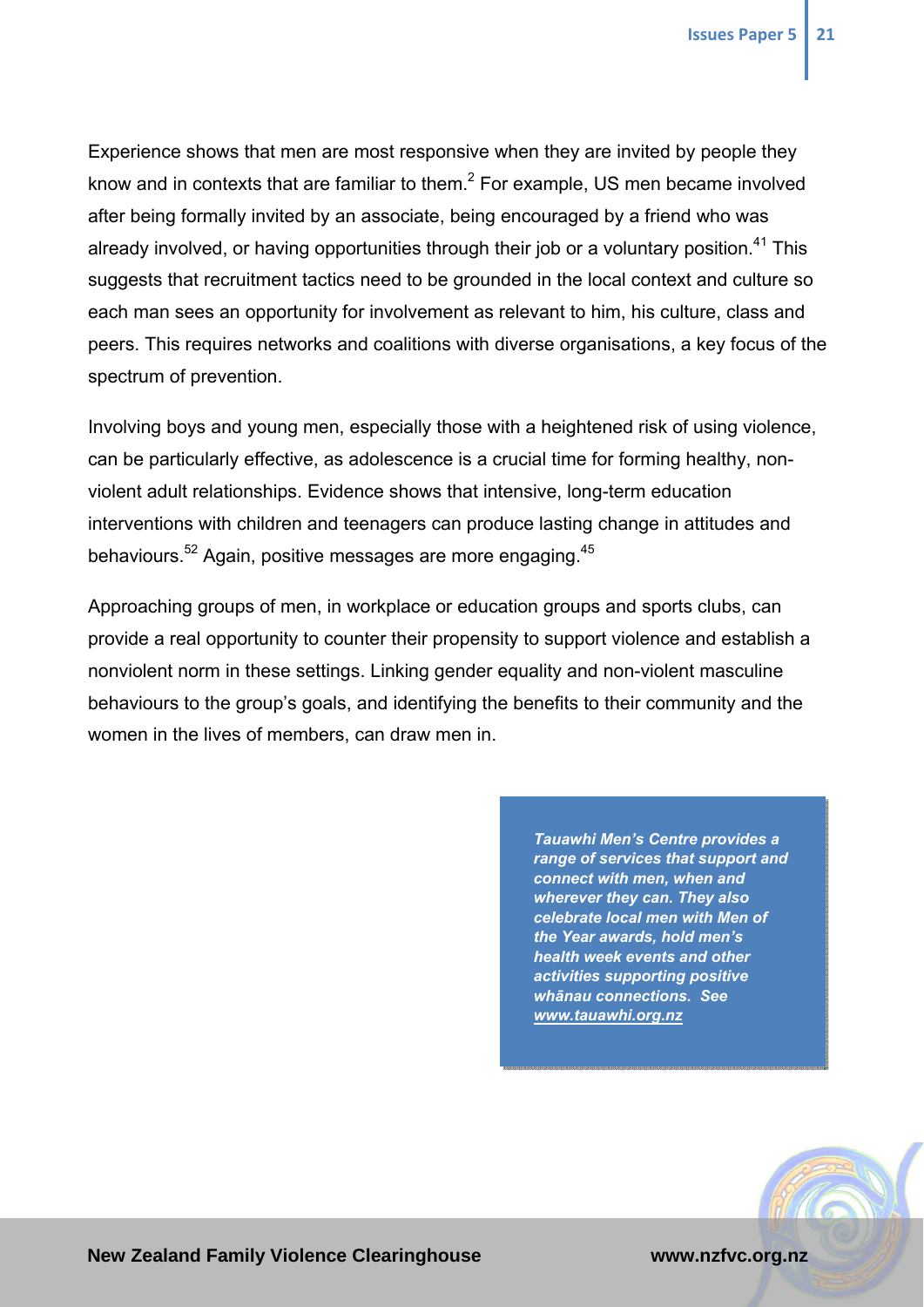## **7. What men can do to prevent violence**

This section presents some ideas about what men can do to prevent violence. This involves action that can take place across ecological levels and the 'spectrum of prevention'.<sup>2,38,48</sup> Flood<sup>38</sup> has adapted this model to engaging men in preventing violence:

| <b>Spectrum of Prevention</b>                    | Types of interventions with men                                                                                                              |
|--------------------------------------------------|----------------------------------------------------------------------------------------------------------------------------------------------|
| Strengthening individual knowledge<br>and skills | Education, skills building and awareness raising<br>at an individual level.                                                                  |
| Promoting community education                    | Group efforts, social marketing and<br>communications, media strategies.                                                                     |
| Educating professionals and service<br>providers | Training teachers, police officers, coaches, or<br>doctors for example to do primary prevention<br>work in their specific target communities |
| Engaging and mobilising<br>communities           | Building coalitions and networks, identifying and<br>building capacity of male leaders, awareness<br>events, White Ribbon Campaigns          |
| Changing organisational practices                | Challenging and changing entrenched practices<br>that tolerate or provide impunity for gender-based<br>violence                              |
| Influencing policy and legislation               | Legal and policy reform                                                                                                                      |

Actions that individual men can take include:

- taking responsibility for their actions
- developing and sustaining healthy, equitable, respectful relationships
- harnessing love, empathy and compassion, or personal values, to behave safely in public and private
- applying self-awareness and strategies to manage moods and ensure emotions are expressed appropriately, especially when feeling angry, fearful or shamed
- employing effective communication, problem-solving and parenting skills, especially in high risk situations, such as during interpersonal conflict and when stressed
- consciously managing personal risk factors, such as childhood experience as a victim, or alcohol and drug use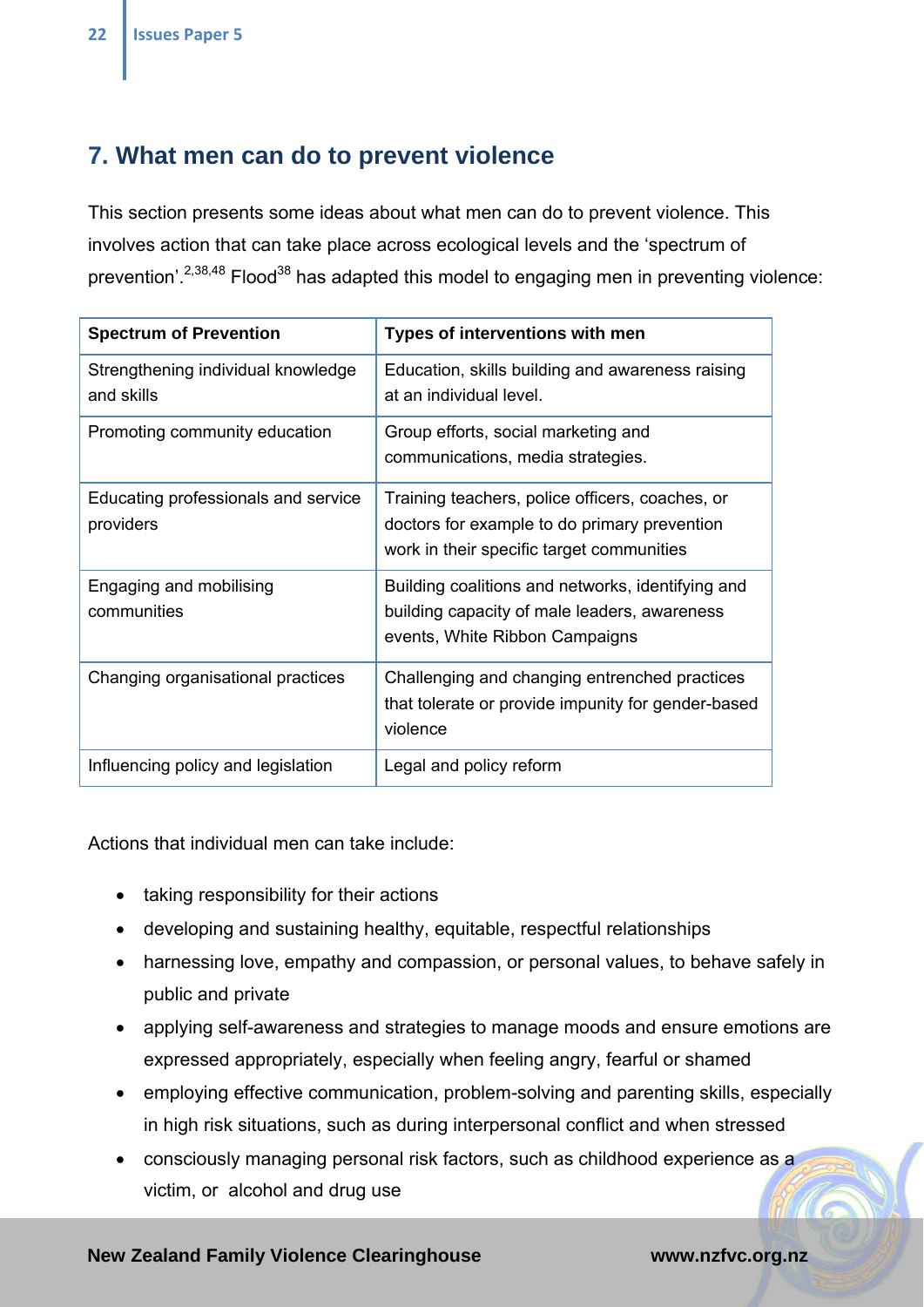- building on personal resilience and protective factors, such as social connections, having goals and maintaining hope
- drawing on the many personal strengths that are used in non-violent interactions
- taking cues from non-violent social norms and peers
- moving away from socialised gender roles that are based on dominance to develop a personal self identity aligned with equitable values and behaviours.

Men who have perpetrated violence against women also need to commit to a behaviourchange process that focuses on: safety management; being accountable for their behaviour and its consequences; building and applying self-awareness; learning and embedding the use of new self-management and relationship

*Founding Fathers supports US dads to raise non-violent kids and asks them to sign a declaration of intent. See www.founding-fathers.org*

skills; and reframing beliefs, relationships and self-identity.

Within relationships, men can:

- treat women respectfully in public and in private, nurture children, and develop positive and genuine relationships with other men
- build relationships that partners and children find safe and healthy, be sustained by them and incorporate these relationships into their self-identity
- participate in groups where all genders mix equitably and where caring and flexible behaviour is the norm; seek to understand everyone's views
- publically stand against attitudes that support violence and strengthen non-violent norms by: offering a countering voice when peers support violence; assuming most other men are also against violence; reinforcing non-violent behaviour
- intervene in situations where there is a risk of violence occurring
- offer personal invitations to other men to prevent violence by suggesting tangible actions they can take and appealing to their strengths, their compassion for the women and children they love and their desire to be with peers. $2$ *Young men can be allies and intervene effectively with peers. See www.mystrength.org*

**RICE**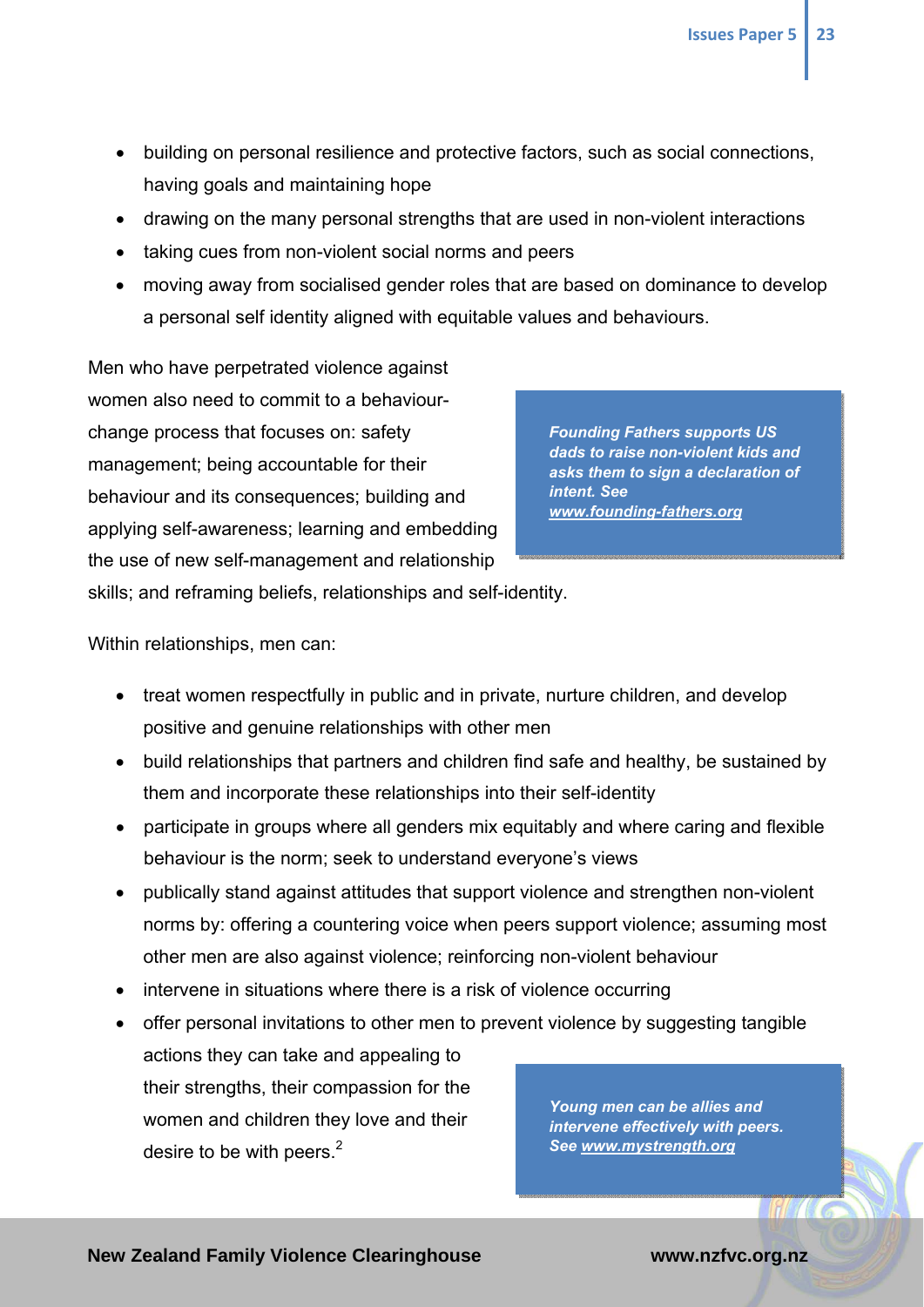At the community level, men can:

- work to undermine the social and cultural supports for violence against women, such as sexist and violence-supportive norms
- establish or join grassroots groups working to end violence, and bring together groups and individuals for broader goals and greater impact
- publically stand against all forms of violence and support community violence prevention or safety initiatives
- develop and support initiatives seeking to reduce risk factors and enhance protective factors for violence – these could focus directly on preventing violence, but also include initiatives such as parenting skills training, advocating responsible alcohol use or promoting positive spectator behaviour at sports events
- participate in groups that encourage a diversity of members and have social norms of equity, flexible behaviour and connectedness between members; use these relationships to understand other's views, especially those with a different perspective
- support the public demonstration of more flexible gender norms, and equal opportunity for and participation by everyone in the community, especially marginalised groups; publically emphasise that the prevalent community norm is nonviolence
- invite groups of men to be involved by identifying specific contributions they can make and building their sense of responsibility by linking the collective benefits of violence prevention with their goals. $^{2,4,6}$

*Men are prominent in a Hauraki campaign preventing sexual abuse. See www.capshauraki.co.nz/getinfo/right2bsafe-child-sexualabuse-prevention-campaign*

Within society men can:

- publically stand against all violence and influence, implement and support national and international violence prevention or safety initiatives
- lobby for, and use positions of institutional power to influence, implement and support legislative and policy initiatives seeking to reduce risk factors and enhance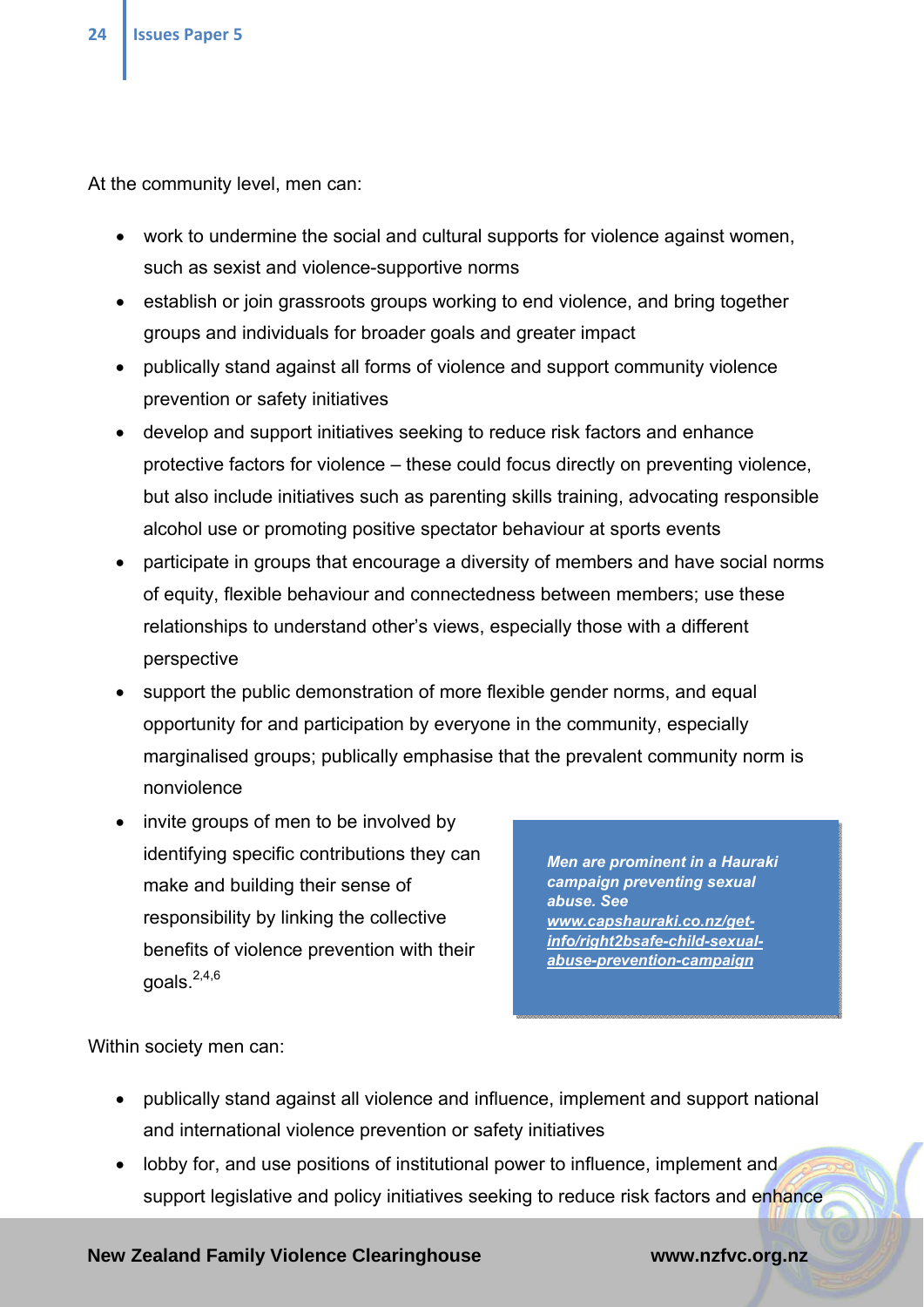protective factors for violence – this could include the provision of services for victims and perpetrators, along with actions such as limiting the provision of alcohol, restricting pornography and reducing poverty

- participate in groups that demonstrate or promote inclusion and diversity, fair allocation of resources and harmonious relationships between groups; seek to understand diverse perspectives, especially those not usually heard
- support any systemic initiative that promotes more flexible gender norms and all forms of equality; affirm that the prevalent societal norm is nonviolence for everyone
- show leadership in professional, sports and community organisations, for example by adopting policies and initiating violence prevention activities
- provide tangible opportunities for other men to participate, pointing out the economic and social costs of violence and aligning prevention with their political and ethical commitments. $2,5$

## **8. Challenges and risks**

Tensions can arise when involving men in preventing violence against women. These need to be acknowledged and specifically addressed. For example, men involved in violence prevention are likely to be given more credit for their efforts than women doing similar work.<sup>44</sup> This reflects a marginalising of women's voices, which needs to be actively countered as it is women who have worked tirelessly to get domestic and sexual violence onto the agenda and are leading prevention activities. Men need to be responsible for acknowledging this, forming equitable and accountable partnerships with women's violence prevention activities, and not taking resources away from women and children's services<sup>24</sup>

Other tensions include: how to mobilise a socially privileged group to dismantle a problem largely perpetuated from within its own ranks; finding ways to engage men that do not reinforce or recreate gendered power inequities; keeping men participating in the challenging process of reconsidering beliefs and working to shed privileges; avoiding collusion with male privilege or violence-supporting attitudes; and reaching out to increasingly larger circles of men while maintaining ideological integrity.<sup>37</sup> It is also necessary to address what this work requires men to give up: the benefits men receive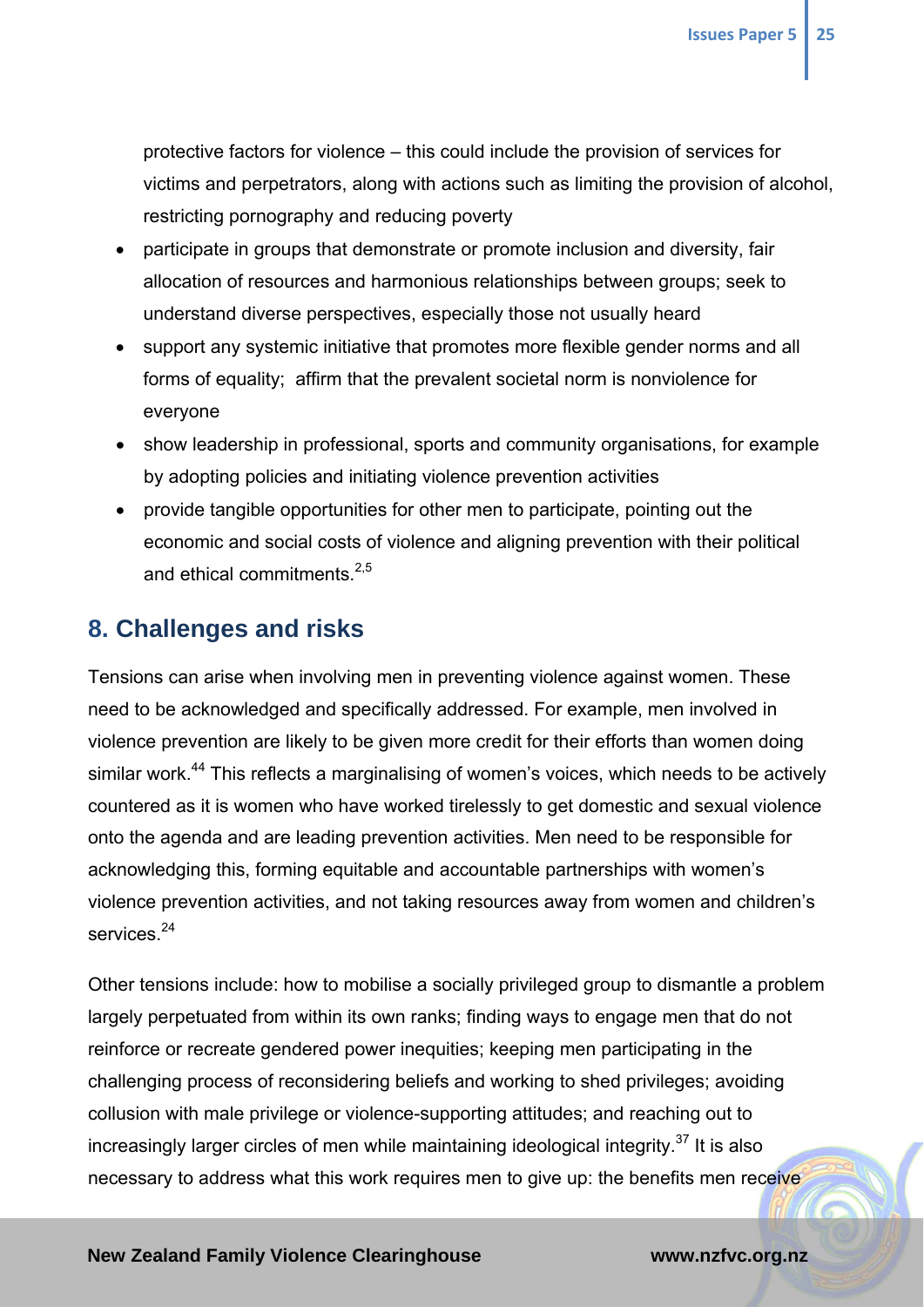from gendered inequality, such as material benefits, social and sexual services and support, decision-making control, and reinforcement of a powerful sense of self.<sup>48,55</sup> These dilemmas are shared by projects all around the world. $35$  One strategy is to ensure the involvement of a core group of men who support gender equity, have the support of committed male leaders and have an alliance with feminist women.<sup>37</sup> The World Health Organization suggests involving women in project design and evaluation.<sup>42</sup>

To appeal directly to men some projects have aligned their preventative messages with (albeit redefined) masculinity or traditional male qualities. For example New Zealand's White Ribbon campaign uses the slogan 'Are you man enough to stop violence towards women?'56 while the US Healthy Masculinity Action Project promotes 'strength without violence'.<sup>57</sup> However some argue that we should not constantly appeal to men's sense of manhood or masculinity and should also encourage men to disinvest in notions of gender *per se*. 21

There can also be tensions between taking a positive, strengths-based approach to engaging men, and confronting their gender power attitudes and holding them accountable for their behaviour.<sup>37</sup>

It is essential to strike a balance between discomfort and empathetic support, while maintaining a focus on moving towards the goal of preventing gender violence. A conceptual framework that adequately explains the links between masculinity, patriarchal culture and gendered violence can help build men's understanding.<sup>37</sup>

## **9. Violence prevention work with men in New Zealand**

New Zealand violence prevention initiatives share some of the features of international work with men. Some key programmes and initiatives, and ways this work could be strengthened, are discussed below.

### **9.1 White Ribbon Campaign**

White Ribbon, an international campaign organised by men, encourages men to wear a white ribbon showing their opposition to violence against women. In New Zealand the campaign specifically promotes: men talking to other men; men as part of the solution; a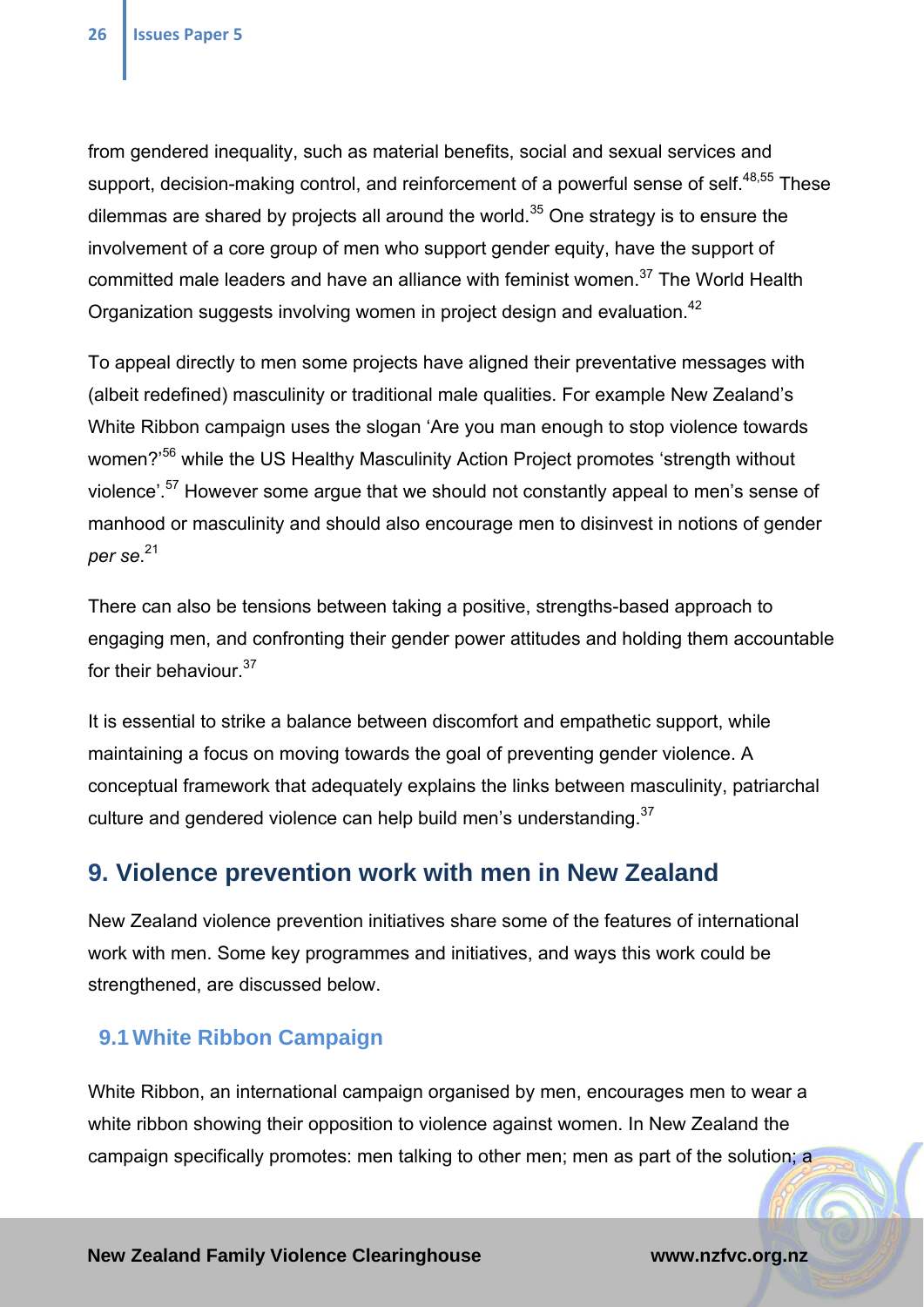new narrative of 'men without violence'; and the best aspects of masculinity.<sup>56</sup> These last two strategies could fit within a gender transformative approach.

Using social marketing and community mobilisation, the New Zealand White Ribbon Campaign seeks to establish a norm that family violence is unacceptable. It has achieved widespread recognition, media coverage and community uptake. During the lead up to White Ribbon Day in 2012, there were 237 events around the country, including breakfasts, barbeques, marches, prison visits, schools and marae-based events, each incorporating local elements. More than 510,000 White Ribbons were distributed, along with nearly 100,000 posters, balloons and tattoos. Large posters/billboards were prominent at train stations and bus shelters.<sup>56</sup>

White Ribbon has engaged with Māori communities through Te Puni Kōkiri, Te Ahi Kikoha (a Māori health professional group) and the Māori Wardens. It also has established an ethnic outreach group, with its own plan of action that is tailored for ethnic communities.<sup>56</sup>

Internationally, there is little or no evaluation data on the actual impact of the campaign on the norms and relations of gender. $4$  However the 2007 WHO review $42$  found that programmes involving community outreach, mobilisation and mass media campaigns seem to be more effective approaches to changing behaviour among men and boys than single-focus interventions.

Locally<sup>58</sup> and internationally,<sup>59</sup> there is also a danger of White Ribbon losing its focus being led by and targeting men, becoming instead a day highlighting 'family violence' with anyone wearing a White Ribbon. The campaign has had institutional support and public funding, however the future of this is equivocal.

#### **9.2 It's not OK Campaign**

The Campaign for Action on Family Violence ('It's not OK') uses social marketing, mass media, community outreach and community mobilisation, to establish a norm that family violence is unacceptable. Its activities include TV advertisements, an information line, toolkits and resources for community action, community action projects, businesses, local governments and other players and a research and evaluation programme.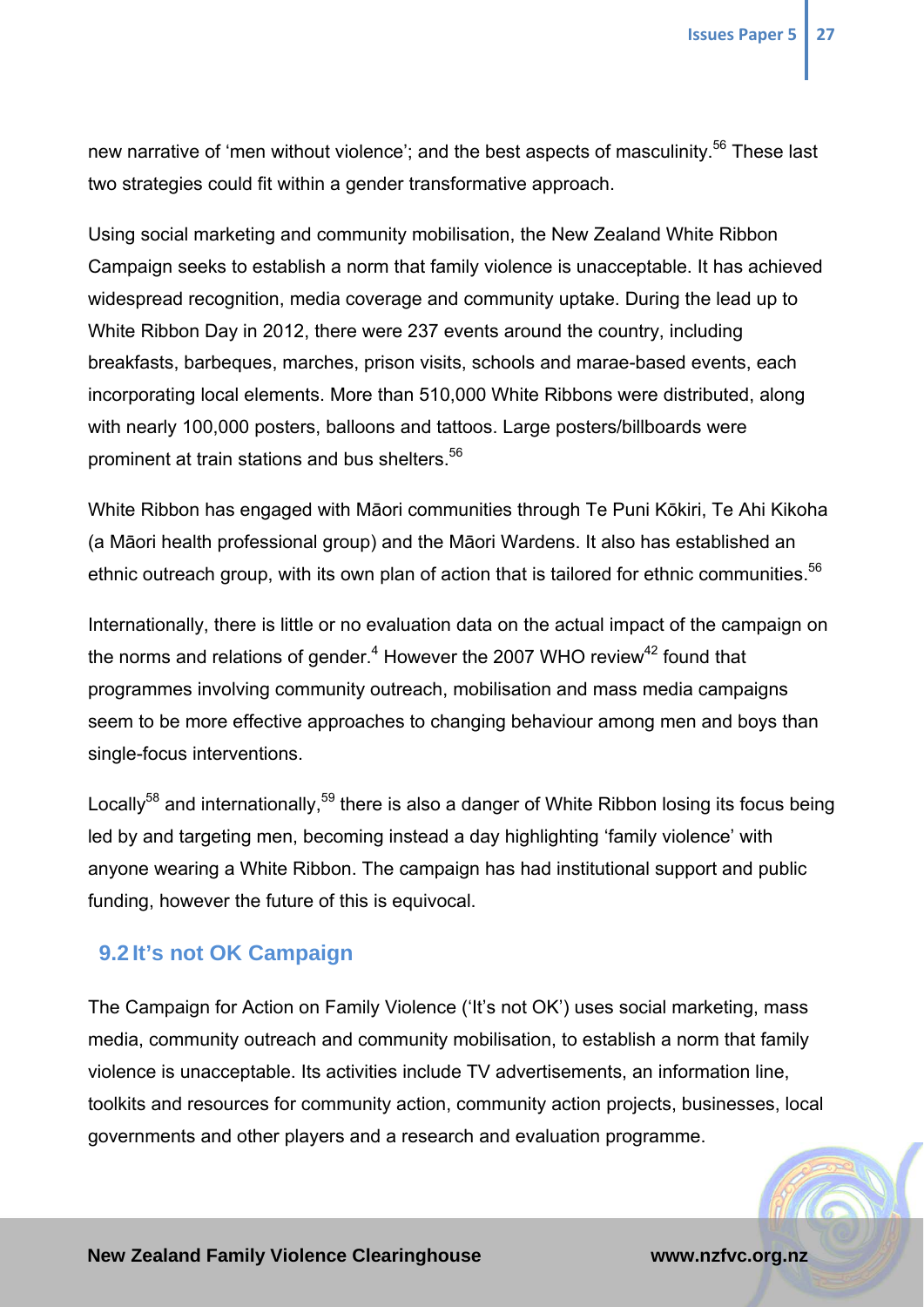The It's not OK Campaign works at the relationship and community levels of the ecological model, and its many projects operate across the spectrum of prevention. While the language used is gender-neutral men feature prominently in the campaign as champions and messengers.

A 2011 review of 16 campaigns targeting IPV perpetrators (at least as one aspect of the campaign) in five English-speaking countries reported that the It's not OK Campaign was one of the few initiatives addressing most of the stages and influencers of behavioural change it considered necessary for effecting change.<sup>60</sup> Despite this, funding for It's not OK has consistently decreased since its inception in 2007.

### **9.3 Primary prevention programmes for young people**

Men and boys are involved as participants, and occasionally as male educators, in primary prevention programmes for young people. Schools are a key site for prevention of violence against women; internationally, the largest body of evidence on primary prevention relates to programmes in educational settings. $4$  In New Zealand there are some programmes that focus on sexual violence, including dating violence and developing respectful relationships. Examples of these include Rape Prevention Education's BodySafe and Sex 'n' Respect programmes,  $61$  and Family Planning's programmes for all aged school pupils. Family Planning incorporates their 'It's about mana' messages into their programmes, specifically to encourage young men to be 'strong, caring, and respectful'.<sup>62</sup> The 'Sex and Ethics' programme, delivered by Wellington's Sexual Abuse Prevention Network, uses values or ethics to bring about nonviolent sexual behaviour.<sup>63</sup>

A 2012 stocktake $^{64}$  found that the specialist sexual violence sector has developed a range of primary prevention activities and programmes despite limited capacity, capability, resources and infrastructure. As a result, there are pockets of local good practice but no national consistency.<sup>64</sup> Most programmes are also not delivered at the optimal length to effectively promote behavioural change: internationally, education programmes that have been shown to produce positive and lasting change in attitudes and behaviours have had greater intensity and length, and used a variety of pedagogical approaches.<sup>4</sup> For example, the US 'Safe Dates' programme includes a ten-session school curriculum, a theatre production performed by peers and a poster contest. Evaluation has found that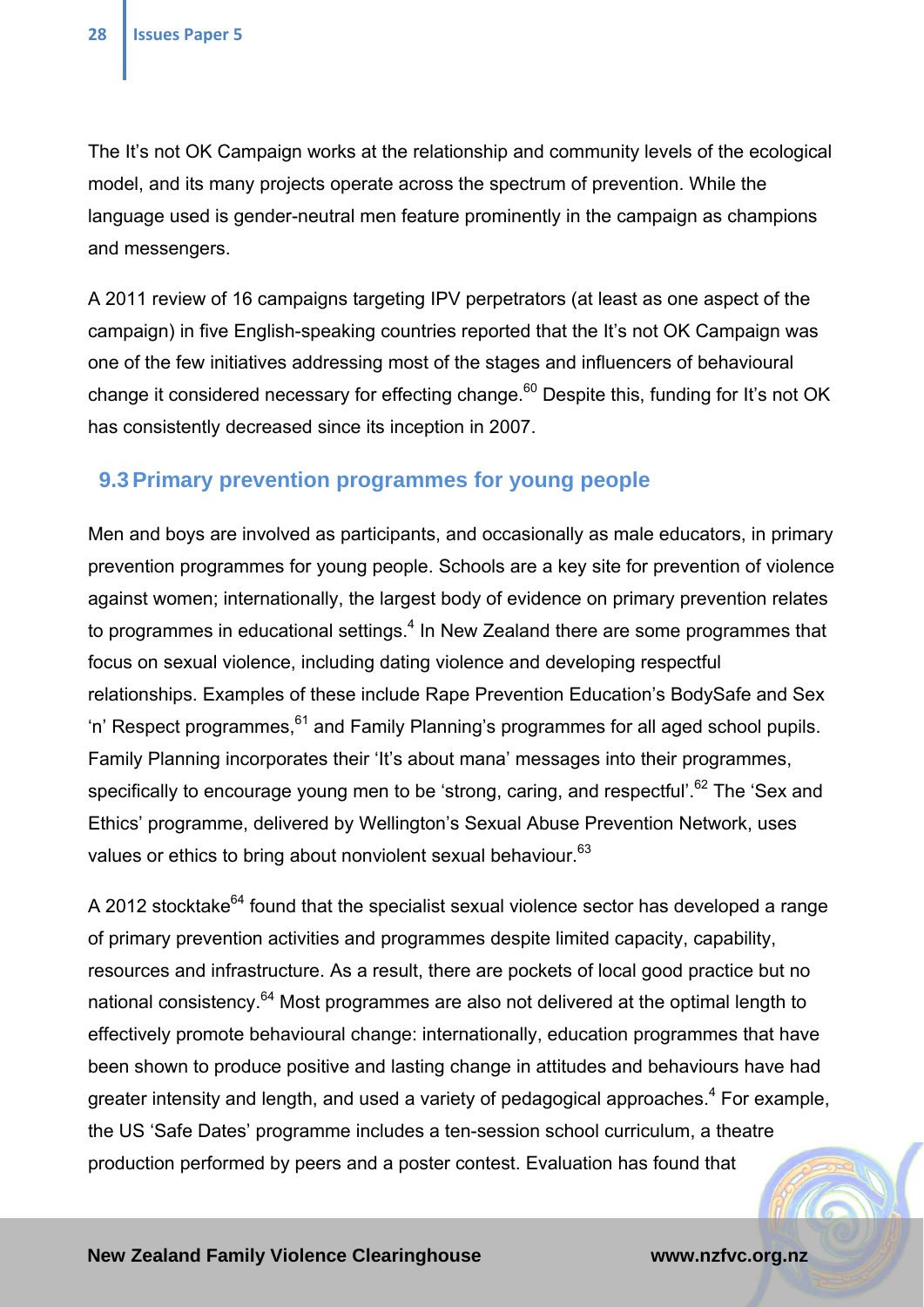participants continued to report less physical and sexual dating violence perpetration (and victimisation) than those who had not four years afterwards.<sup>65</sup>

To realise the potential gains of primary prevention programmes, these need to be adequately resourced, further developed and supported and coordinated through a national infrastructure. The 2012-13 Programme for Action of the Taskforce for Action on Violence within Families<sup>66</sup> included developing guidance for schools on quality programmes for students addressing relationship violence and promoting respectful gender relations, a project led by the Ministry of Education. At the time of writing, this has not been released.

Parliament's Social Services Committee is currently considering the funding of specialist sexual violence services.<sup>67</sup> This is an opportunity to advocate for much-needed increased resources and a comprehensive primary prevention plan, including the targeting of young men.

### **9.4 Particular settings**

#### **Men in sports**

Men in some sporting groups have made a positive contribution. Professional sportspeople/men have used their public profile to promote violence prevention messages. This approach has been used by the It's Not OK Campaign, which has featured rugby and basketball players as champions of non-violence on billboards and posters.<sup>68</sup> Working with schools and sports clubs, the campaign has produced branded team shirts and other promotional material, along with establishing the 'It's Not OK fair play awards'.<sup>68</sup> The 2011 Blow the Whistle campaign used a range of high-profile sports stars and sports cliches to promote violence prevention messages.<sup>69</sup>

However men involved in professional sports can also be negative role models. The New Zealand Herald has reported that 11 professional rugby players have been charged with assault in the past seven years.<sup>70</sup> On these occasions, professional associations and teammates have been criticised for minimising, deflecting from the violence by focusing, for example, on the pressure players are under, and missing opportunities to make statements on the unacceptability of violence and the need to build cultures of respect.<sup>71-73</sup>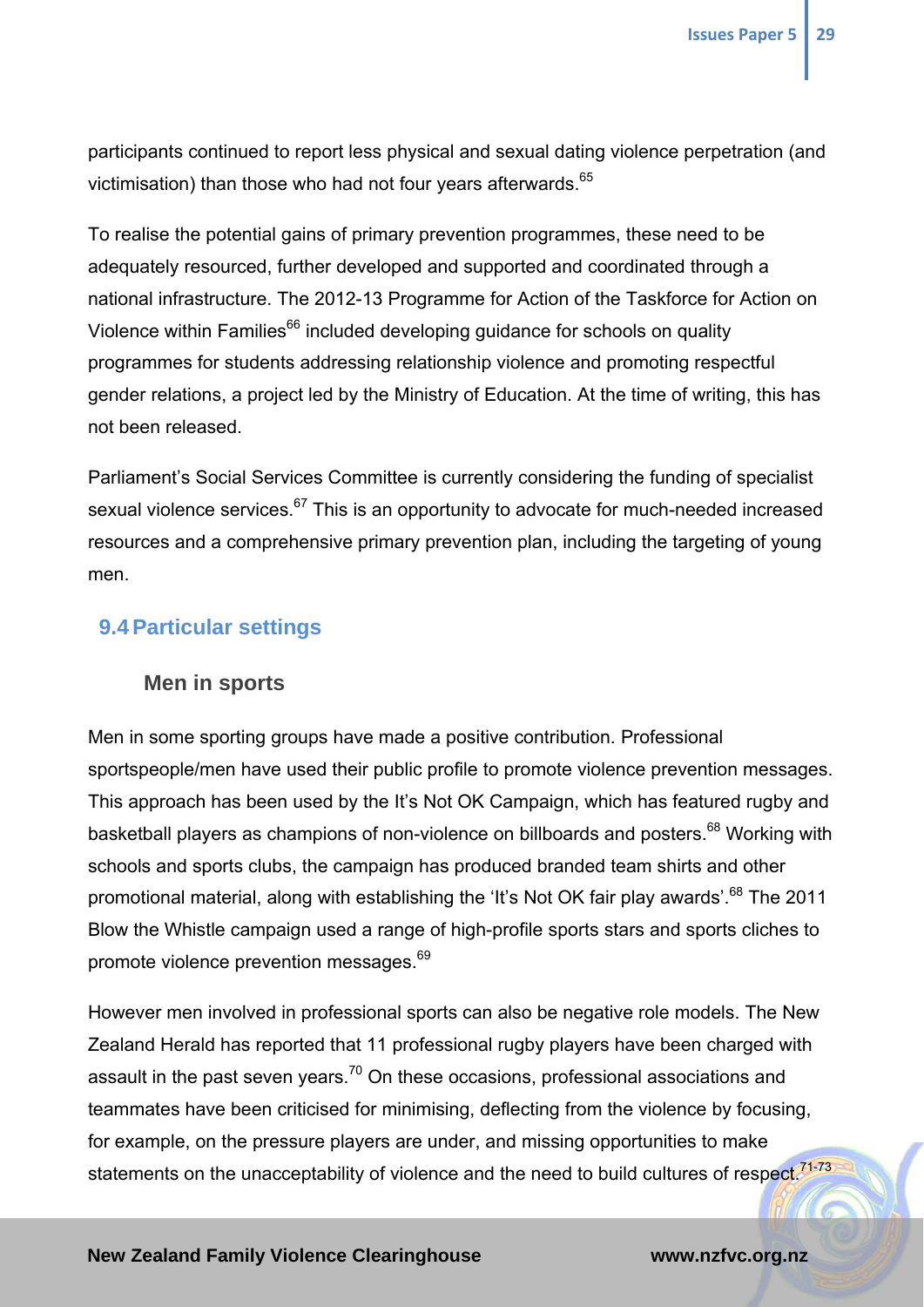Positive strategies linking professional sports with non-violence need to be actively developed, such as has begun in Australia, where following similar allegations both Rugby League<sup>74</sup> and Australian Rules Football<sup>75</sup> have introduced policies on violence against women, including education programmes and resources. The Mentors in Violence Prevention (MVP) programme<sup>76</sup> and Coaching Boys into Men<sup>77</sup> are US programmes using sports settings to prevent violence.

#### **Faith communities**

Faith leaders can have a key role in preventing violence in their communities by: taking a public stand against violence; opposing the use of religious justifications for violence; screening for violence in premarital and pastoral counselling; providing assistance and referrals to specialist services; and rejecting patriarchal dominance as a preferred social pattern.<sup>78</sup> In 2012, 40 New Zealand faith leaders (largely men) released a statement opposing family violence and committing their communities to take action.<sup>79</sup>

#### **Media**

Audits of the ways New Zealand media reports family and sexual violence have been carried out. They found significant issues in the ways family and sexual violence were presented and therefore understood by the public, which has implications for the ways these forms of violence are addressed.

The audit of reporting on sexual violence found that news stories reflected commonly held but untrue beliefs, included that false reporting of sexual violence is common, that rape is usually perpetrated by strangers and that victim/survivors are responsible for rape. This reinforces these beliefs which are held more strongly by men. $^{25}$  The audit also found that 28% of the articles paid significantly more attention to the impacts of being accused of rape on the accused (typically a man), than to the impacts of being raped on the victim/survivor. The media focus on the behaviour of victim/survivors also moved the focus away from men's responsibility for perpetrating sexual violence.

Findings from the audit of media reporting on family violence included: there were few messages about the unacceptability of family violence; 40% contained a myth; family violence was not named; and euphemisms were common. Follow-up analyses two and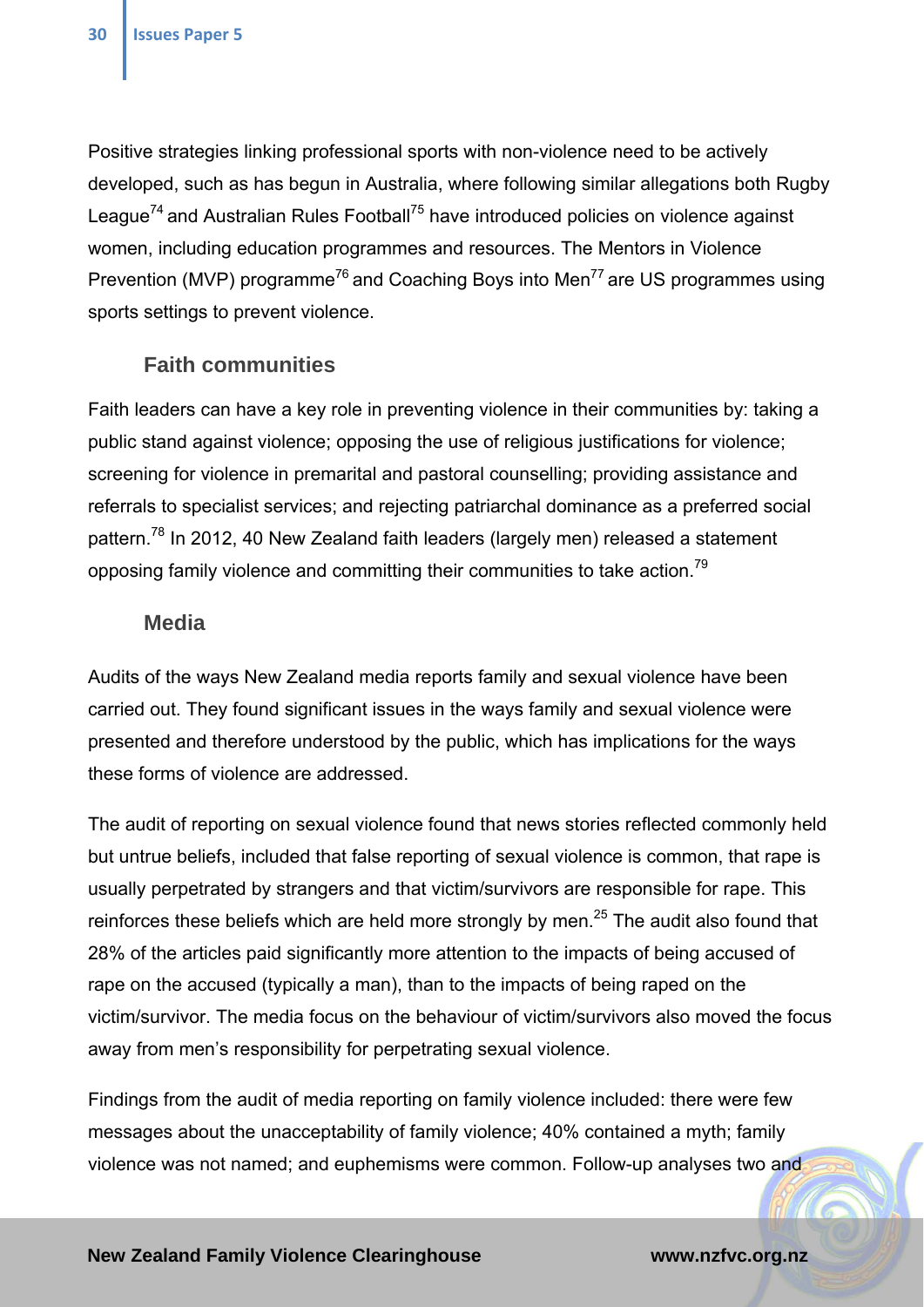three years later found that this had begun to change over the time of the It's not OK media advocacy project.<sup>80</sup>

Reporting family and sexual violence in these ways runs counter to prevention work. Recommendations for reporting sexual violence and family violence have been published by TOAH-NNEST $^{81}$  and the It's Not OK Campaign $^{82}$  respectively; if fully implemented, these have the potential to shift media coverage and public narratives in ways that support violence prevention.

### **9.5 Culturally-specific approaches**

The E Tu Whānau Programme of Action for Addressing Family Violence, a framework for Te Ao Māori and government to work together, is 'founded on fundamental Māori aspirations based on the concepts of whānaungatanga, whakapapa, tinana, wairua, mana and mauri<sup>'.83</sup> (p.7) The 'Programme of Action for Pacific Peoples 2008 and Beyond<sup>84</sup> also has 'cultural alignment' as a guiding principle. Linking violence prevention with cultural values can motivate the men of these cultures.

Shakti Community Council is developing a resource for men in migrant and refugee communities, as part of the 'It's not OK' campaign. Using Hindi, Mandarin and Farsi languages, it aims to increase awareness of domestic violence and includes issues for these men such as dowry abuse. Shakti also works with young men, drawing on their experience of cultural bullying to build their understanding of domestic violence.<sup>85</sup>

### **9.6 Policy initiatives**

The involvement of men in violence prevention is an effective strategy and needs to be suitably supported by government leadership, policy, action and funding. This would be supported by a comprehensive strategy for the primary prevention of men's violence against women, incorporating the range of roles men can play as outlined in this paper. Commitment and political will will be required to make this a reality. A primary prevention plan for violence against women has been developed in, for example, Victoria, Australia, 86 based on a framework developed by the Victorian Health Promotion Foundation.

Taking a gender approach, such as incorporating a critical questioning of masculinity, will help the effective targeting of limited resources for the best outcome. However despite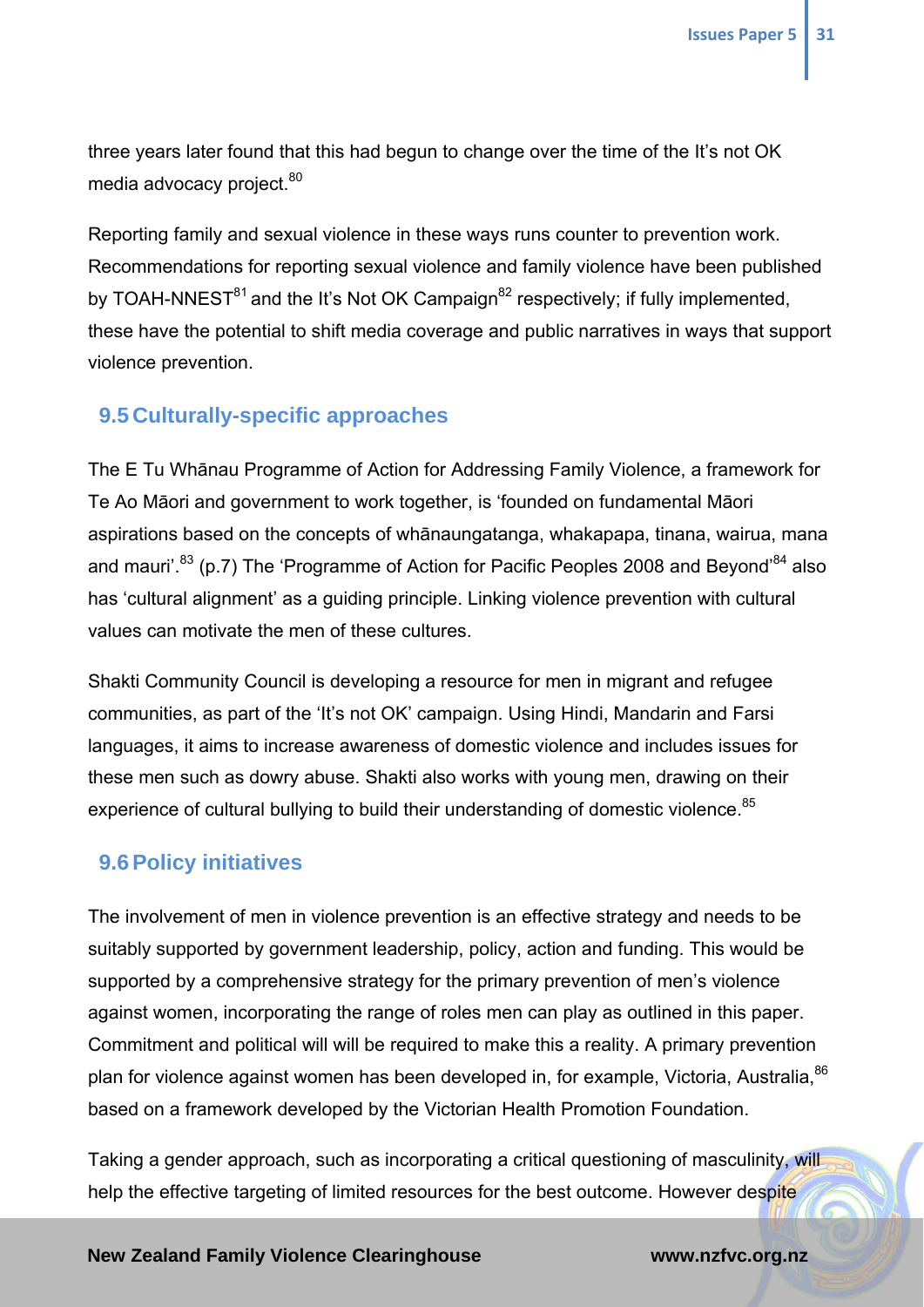calls to articulate the importance of a gendered perspective,  $87-92$  with the exception of a few key agencies, a gendered analysis has been notably absent from New Zealand policy and practice.

#### **9.7 Backlash**

There has been a backlash by anti-feminist 'men's rights' and 'fathers' rights' groups to projects preventing violence against women. For example, in 2013 in New Zealand, a 'Ministry of Menz Affairs' handed out leaflets listing their grievances, and in response to White Ribbon Day, promoted a 'Black Ribbon Day' with the slogan 'Are you woman enough to stop violence against men?' Flood states that the efforts of men's and fathers' rights groups are likely to have had some effect on community perceptions, policy frameworks and institutions.48 The influence of 'fathers' rights' groups on the Family Court has also been discussed in the media.<sup>93</sup> Men genuinely interested in ending violence need to publically offer countering views.

### **10. Conclusion**

While a relatively new development, there is a strong rationale for involving men in the prevention of violence against women. The evidence for how to best do this is still emerging. There is evidence that gender transformative approaches can be effective, along with programmes incorporating multiple strategies such as community outreach, community mobilisation and mass-media campaigns. Well-designed programmes with men and boys show compelling evidence of leading to changes in men's attitudes and behaviours related to violence against women. Importantly, gender transformative approaches also lead to improved outcomes in other key social policy areas.<sup>42</sup>

A significant challenge is expanding programmes from a focus on the individual to a comprehensive approach across the ecological model and prevention spectrum. Violence prevention projects also experience difficulties associated with short-term time frames, lack of sustainable funding, little evaluation and the struggle to develop a comprehensive approach across organisations.

In addition, simply addressing gender roles and masculinity will not stop violence against women,<sup>37</sup> as men's greater economic and political power reinforces male privilege to such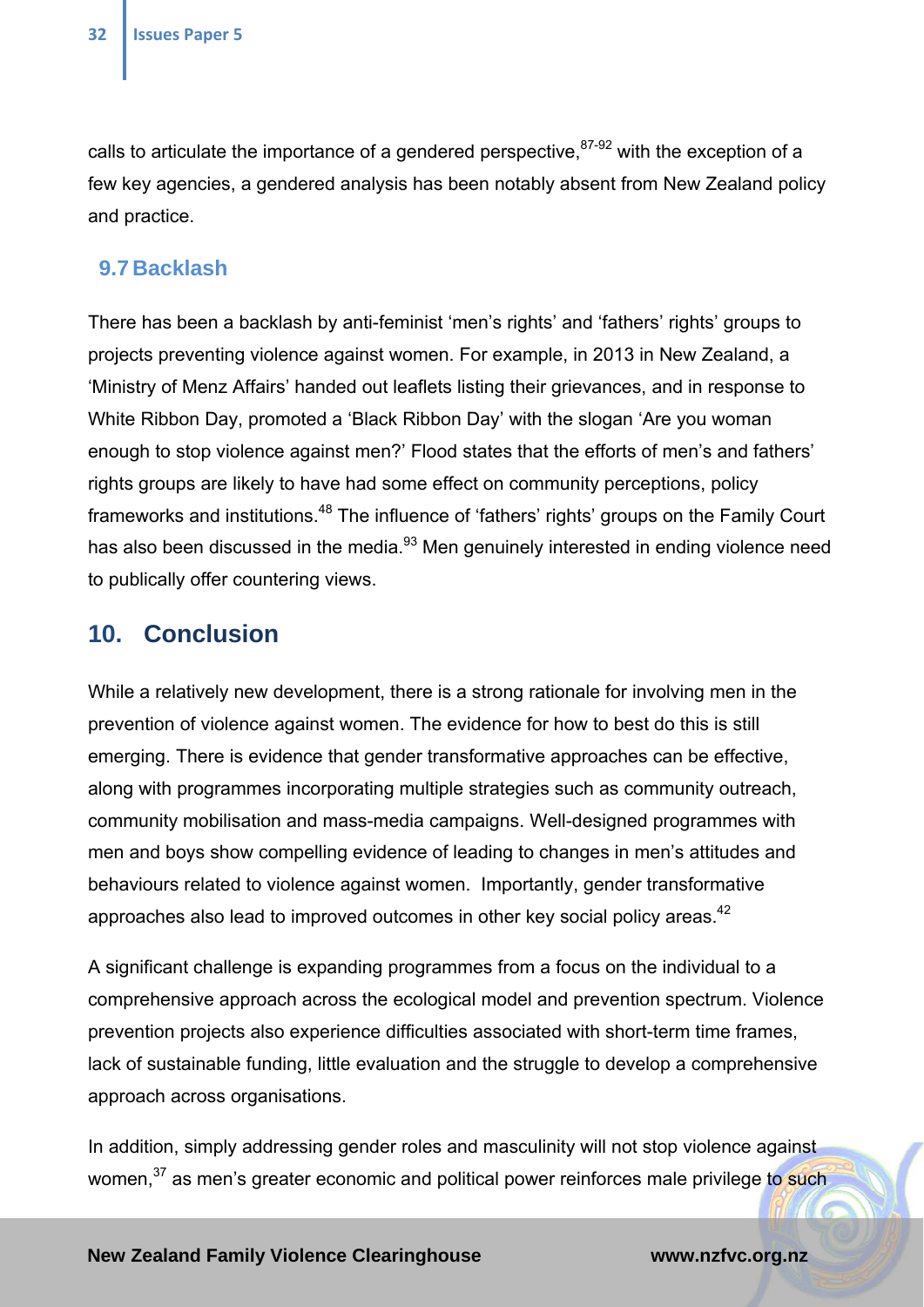an extent that simply asking individual men to change (while important), will not be enough. More broadly, factors which increase the risk of individual men using violence need to be addressed such as men's experiences of physical, sexual or emotional abuse or exposure to the abuse of their mothers as children, problematic alcohol and drug use and structural level factors such as poverty, colonisation, racism and other forms of marginalisation.

The challenge is to move men's violence prevention along the continuum from 'changing men' to 'men changing'.<sup>4</sup> If men are serious about contributing to a world where women are safe, they must challenge the violence of other men, and work to undermine the social and cultural supports for violence against women in their communities.<sup>48</sup>

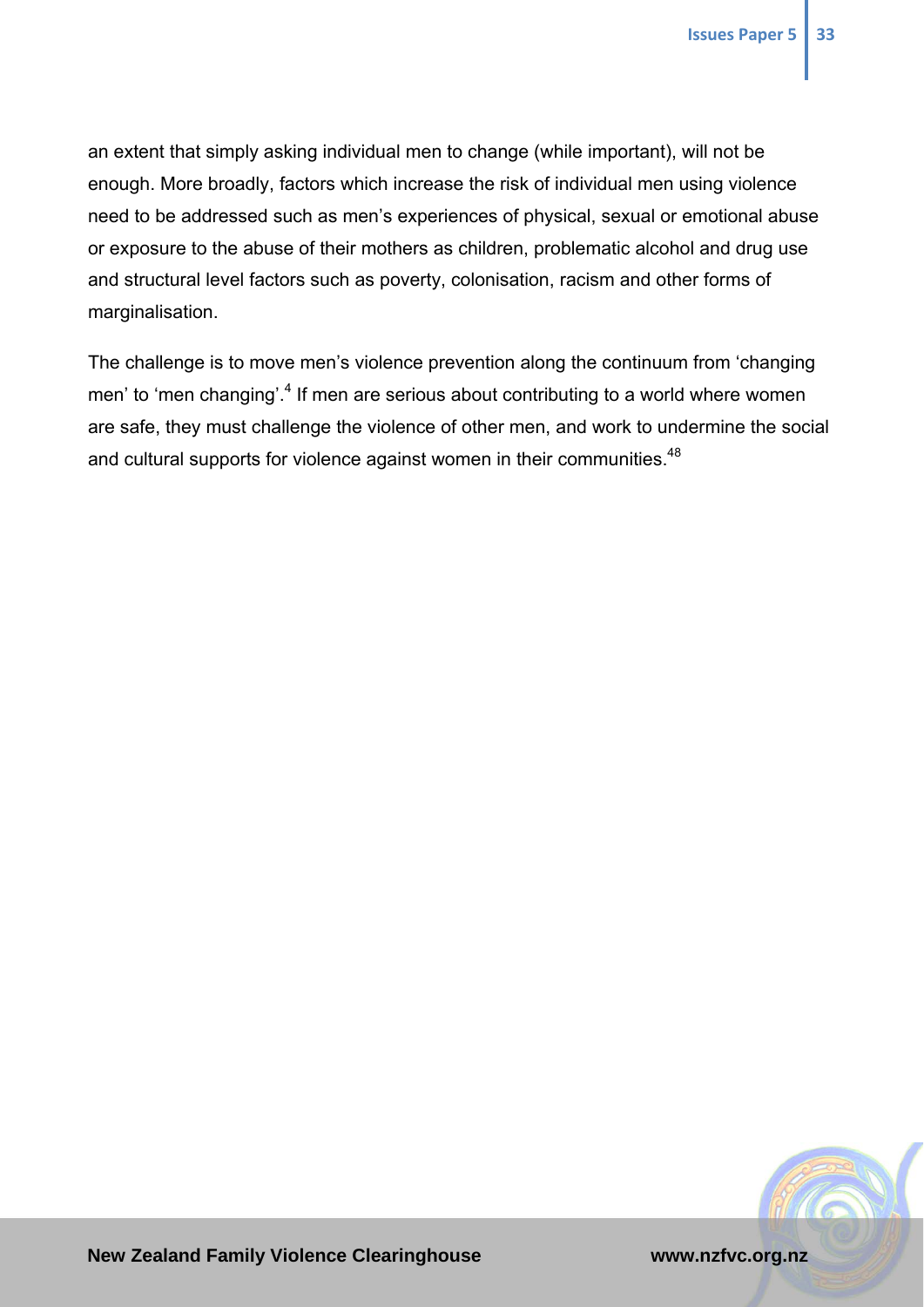## **References**

- **1.** Banyard V, Moynihan, MM, and Plante, EG. Sexual violence prevention through bystander education: An experimental evaluation. *Journal of Community Psychology.* 2007; 35(4): 463–481.
- **2.** Carlson JC, Casey, EA, Edleson, J, Tolman, R, Neugut, T and Kimball, E. Strategies to engage men and boys in violence prevention: A global organizational perspective. *Violence Against Women.* In press.
- **3.** Kress H, Noonan, R, Freire, K, Marr, A and Olson, A. Top 20 violence and injury practice innovations since 1992. *Journal of Safety Research.* 2012; 43: 257–263.
- **4.** Flood M. Involving Men in Efforts to End Violence Against Women. *Men and Masculinities.* 2011; 14(3): 358-377.
- **5.** Flood M. Building men's commitment to ending sexual violence against women. *Feminism & Psychology.* 2011; 21: 262.
- **6.** Kaufman M. *The AIM Framework: Addressing and involving men and boys to promote gender equality and end discrimination and violence;* 2003. Available from http://www.michaelkaufman.com/
- **7.** UN Women. *Handbook for national action plans on violence against women.* New York; 2012.
- **8.** Walters ML, Chen J, and Breiding, MJ. *The National Intimate Partner and Sexual Violence Survey (NISVS): 2010 Findings on Victimization by Sexual Orientation.* Atlanta, GA: National Center for Injury Prevention and Control, Centers for Disease Control and Prevention; 2013.
- **9.** Watson D, and Parsons, S. *Domestic Abuse of Women and Men in Ireland: A report on the National Study of Domestic Abuse.* National Crime Council of Economic and Social Research Institute; 2005.
- **10.** Fanslow JL and Robinson, E. Sticks, Stones, or Words? Counting the Prevalence of Different Types of Intimate Partner Violence Reported by New Zealand Women. *Journal of Aggression, Maltreatment & Trauma.* 2011; 20: 741–759.
- **11.** Leibrich J, Paulin, J, and Ransom, R. *Hitting home: Men speak about abuse of women partners.* Wellington: GP Publications; 1995.
- **12.** Fulu E, Jewkes, R, Roselli, T, and Garcia-Moreno, C. Prevalence of and factors associated with male perpetration of intimate partner violence: Findings from the UN Multi-country Cross-sectional Study on Men and Violence in Asia and the Pacific. *The Lancet Global Health.* 2013; 1(4): 187-207.
- **13.** Fulu E, Warner, X., Miedema, S., Jewkes, R., Roselli, T., and Lang, J. *Why Do Some Men Use Violence Against Women and How Can We Prevent It? Quantitative Findings from the UN Multicountry Study on Men and Violence in Asia and the Pacific.* Bangkok: UNDP, UNFPA, UN Women and UNV; 2013.
- **14.** Gulliver P, and Fanslow, J. *Measurement of family violence at a population level: What might be needed to develop reliable and valid family violence indicators?* Auckland: New Zealand Family Violence Clearinghouse, University of Auckland; 2012.
- **15.** Triggs S, Mossman, E, Jordan, J, and Kingi, V. *Responding to sexual violence: Attrition in the New Zealand criminal justice system.* Wellington: Ministry of Women's Affairs; 2009.
- **16.** New Zealand Police. Data provided in response to specific request, April 2013. Published in *Data Summary 2: Violence Against Women*: New Zealand Family Violence Clearinghouse, University of Auckland; 2013.
- **17.** Jo Fink, Ministry of Justice Analyst Researcher and Evaluator. District and Family Court Data provided in response to specific request, February 2013. Published in *Data Summary 2: Violence Against Women*: New Zealand Family Violence Clearinghouse, University of Auckland; 2013.
- **18.** Canadian Centre for Justice Statistics. *Family Violence in Canada: A Statistical Profile 2000*: Statistics Canada; 2000.
- **19.** Fergusson DM, Horwood, LJ, and Ridder, EM. Partner violence and mental health outcomes in a New Zealand birth cohort. *Journal of Marriage and Family.* 2005; 67 (December): 1103-1119.
- **20.** World Health Organization. *Preventing intimate partner and sexual violence against women: Taking action and generating evidence.* Geneva; 2010.

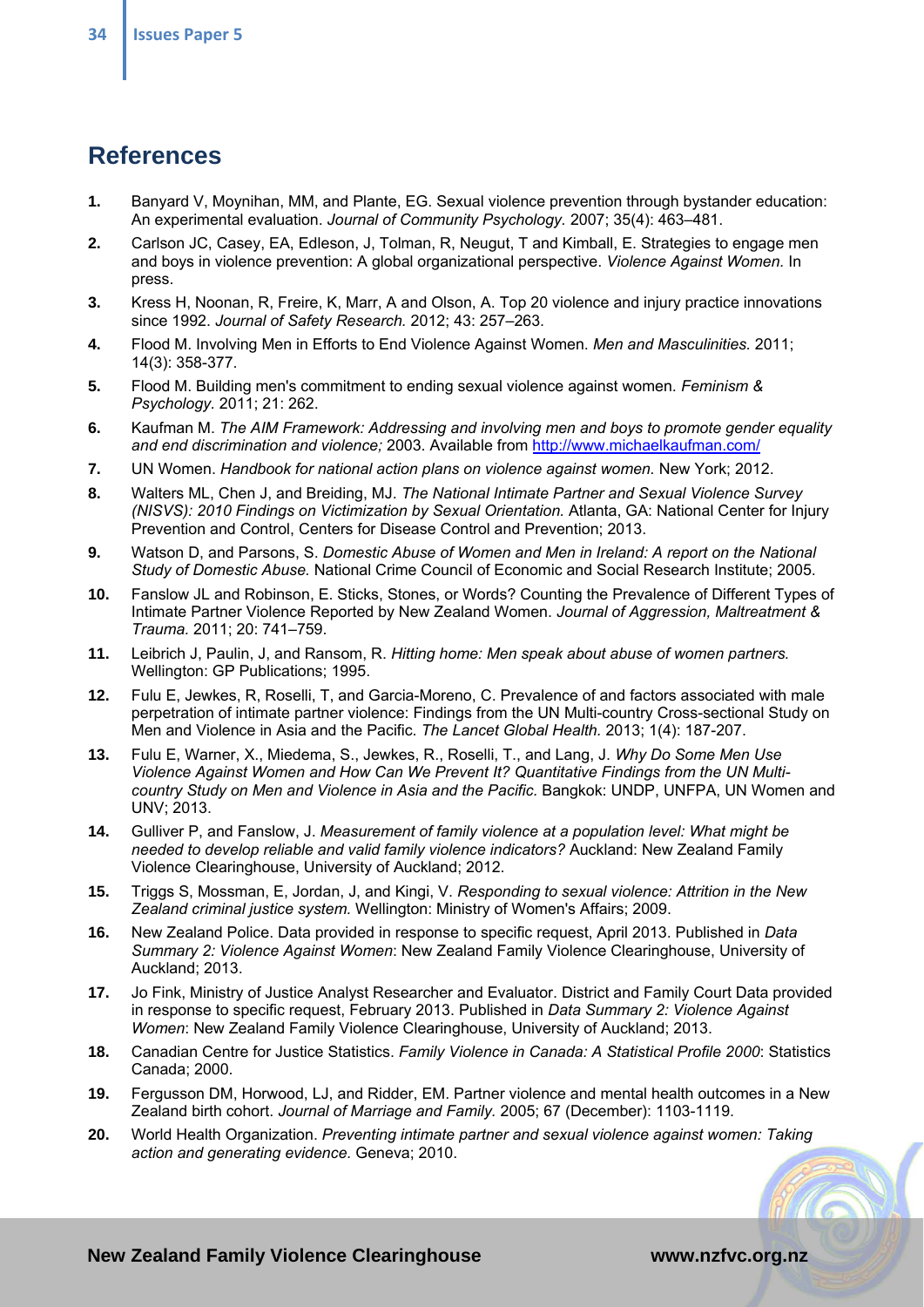- **21.** Flood M. Let's Stop Violence Before It Starts: Using primary prevention strategies to engage men, mobilise communities, and change the world. *Notes of a one-day workshop/conference, United Against Domestic Violence;* 2011.
- **22.** Heise L. Violence Against Women: An Integrated, Ecological Framework. *Violence Against Women.*  1998; 4(3): 262-290.
- **23.** Heise L. *Determinants of intimate partner violence*, PhD diss, London School of Hygiene & Tropical Medicine; 2006.
- **24.** Berkowitz A. Working with Men to Prevent Violence Against Women: Program Modalities and Formats (Parts One and Two): VAW Net: The National Online Resource Center on Violence Against Women; 2004.
- **25.** Flood M, and Pease, B. Factors Influencing Attitudes to Violence Against Women. *Trauma, Violence and Abuse.* 2009; 10(2): 124-142.
- **26.** Towns A, and Terry, G. . 'You're in that realm of unpredictability': Mateship, loyalty and men challenging men who use domestic violence against women. *Violence Against Women.* In press.
- **27.** UNiTE to End Violence against Women. *The Secretary-General's Network of Men Leaders Factsheet*: Information United Nations Department of Public Information; 2009.
- **28.** Ruwhiu L, Ashby, W, Erueti, H, Halliday, A, Horne, H. and Paikea, P. *A Mana Tane Echo of Hope: Dispelling the illusion of whānau violence – Taitokerau Tāne Māori speak out.* Amokura; 2009.
- **29.** Berkowitz A. Fostering Men's responsibility for Preventing Sexual Assault. In: Schewe P, ed. *Preventing Violence in Relationships*. Washington DC: American Psychological Association; 2002.
- **30.** World Health Organization. *Policy approaches to engage men and boys in achieving gender equality and health equity*. Geneva; 2010.
- **31.** Flood M. Engaging Men from Diverse Backgrounds in Preventing Men's Violence Against Women. Presentation to *Stand Up! National Conference on Eliminating All Forms of Violence Against CaLD Women*. Canberra; 2013.
- **32.** Te Puni Kōkiri. *Rangahau Tūkino Whānau Māori Research Agenda on Family Violence.* Wellington; 2010.
- **33.** Daryl Gregory, personal communication, 2013.
- **34.** Towns A. *'I can be part of the answer': Overcoming the Obstacles to the Prevention of Men's Domestic Violence towards Women.* Auckland; 2010.
- **35.** Casey E, Carlson, J, Fraguela-Rios, C, Kimball, E, Neugut, T, Tolman, R & Edleson, J. Context, challenges and tensions in global efforts to engage men in the prevention of violence against women: An ecological analysis. *Men and Masculinities.* 2013; 16(2): 228-251.
- **36.** World Health Organization. *Violence prevention: The evidence.* Geneva; 2010.
- **37.** Pease B. *Engaging men in men's violence prevention: Exploring the tensions, dilemmas and possibilities.* Sydney: Australian Domestic and Family Violence Clearinghouse, University of New South Wales; 2008.
- **38.** Minerson T, Carolo, H, Dinner, T, and Jones. C. *Issue Brief: Engaging Men and Boys to Reduce and Prevent Gender-Based Violence*: Status of Women Canada and the Public Health Agency of Canada; 2011.
- **39.** A Call to Men. Information available from http://www.acalltomen.org.
- **40.** Kaufman M. Building a Movement of Men Working to End Violence Against Women. *Development.*  'Violence against Women and the Culture of Masculinity'. September 2001; 44(3): 9-14.
- **41.** Casey E, and Smith, T. 'How Can I Not?': Men's Pathways to Involvement in Anti-Violence Against Women Work. *Violence Against Women.* 2010; 16(8): 953-973.
- **42.** World Health Organization. *Engaging men and boys in changing gender-based inequity in health: Evidence from programme interventions*. Geneva; 2007.
- **43.** Kruger T, Pitman, M, Grennell, D, McDonald, T, Mariu, D, Pomare, A, Mita, T, Maihi, M, Lawson-Te Aho, K. Transforming whānau violence: A Conceptual Framework: An updated version of the report from the former Second Māori Taskforce on Whānau Violence. 2004.
- **44.** Flood M. Changing men: Best practice in sexual violence education. *Women Against Violence.* 2005- 06; 18: 26-36.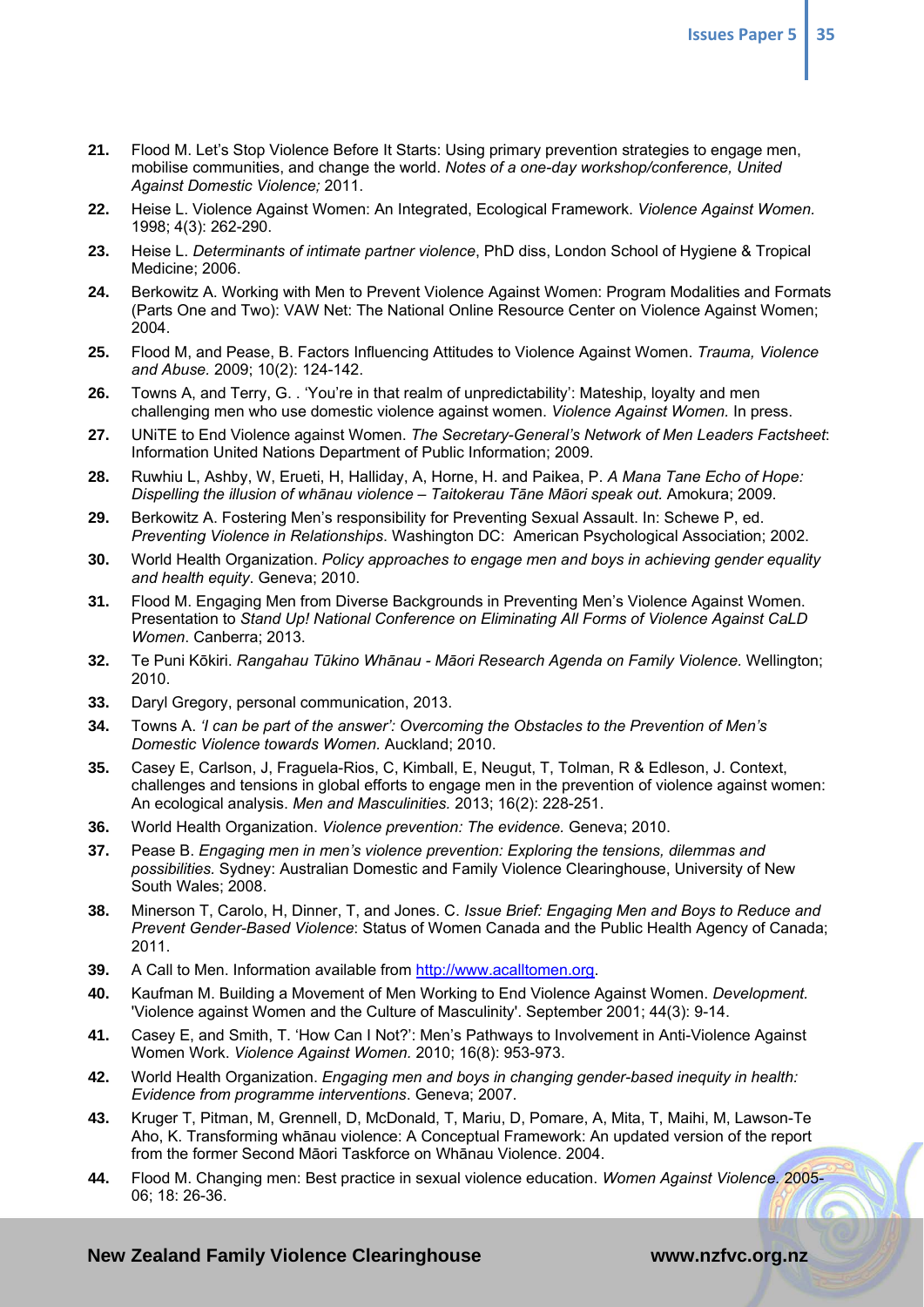- **45.** Berkowitz A, Jaffe, P, Peacock, D, Rosenbluth, B. & Sousa, C. *Young Men as Allies in Preventing Violence and Abuse: Building Effective Partnerships with Schools.* 2003. Available from http://www.vawnet.org/summary.php?doc\_id=973&find\_type=web\_sum\_GC
- **46.** Kilmartin C, Smith T, Green A, Heinzen H, Kuchler M, and Kolar D. A real time social norms intervention to reduce male sexism. *Sex Roles.* 2008; 59(264-273).
- **47.** Victorian Health Promotion Foundation. *Two steps forward, one step back: Community attitudes to violence against women. Progress and challenges in creating safe and healthy environments for Victorian women: A summary of findings.* Melbourne; 2006.
- **48.** Flood M. *Where Men Stand: Men's roles in ending violence against women.* Sydney: White Ribbon Prevention Research Series, No. 2; 2010.
- **49.** Russell Smith. Korowai Tumanako. Personal communication, 2013.
- **50.** Percival T, Robati-Mani, R, Powell, E, Kingi, P, Peteru, MC, Hope, L, Finau, E, Selu, E, and Rankine, E. *Pacific pathways to prevention of sexual violence: Overview report.* Wellington: Ministry of Pacific Island Affairs; 2010.
- **51.** Gregory, D. He Waka Tapu: Working Together for the Well-being of Family. In: Carnillo R and Tello, J, eds. *Family violence and men of colour: Healing the wounded male spirit*. 2nd ed. New York: Springer; 2008.
- **52.** Victorian Health Promotion Foundation. *Factors Influencing Community Attitudes in Relation to Violence Against Women: A Critical Review of the Literature.* Melbourne; 2006.
- **53.** Peacock D, and Barker, G. Working with men and boys to promote gender equality: A review of the field and emerging approaches. *Bangkok meeting of Expert Group Meeting on Prevention of violence against women and girls*. Bangkok: UN Women, in cooperation with ESCAP, UNDP, UNFPA, UNICEF and WHO; 2012.
- **54.** Tolman R, and Edleson, J. . Intervening with men for violence prevention. In Renzetti CR, Edleson, JL, and Bergen, RK, eds. *Sourcebook on Violence Against Women* 2nd ed. Thousand Oaks, CA: Sage; 2010.
- **55.** Stark E. Do violent acts equal abuse? Resolving the gender parity/asymmetry dilemma. *Sex Roles.*  2010; 62: 201–211.
- **56.** McCann R. *White Ribbon Campaign Report for 2012*. 2012. Available from http://whiteribbon.org.nz/
- **57.** Healthy Masculinity Action Project. Information available from http://getinvolved.mencanstoprape.org/page.aspx?pid=368.
- **58.** McCoskrie B. Why I won't be wearing the White Ribbon. *New Zealand Herald.* November 23, 2011.
- **59.** Flood M. A response to Bob Pease's 'Engaging Men in Men's Violence Prevention'. Paper to forum *Men's role in preventing men's violence against women*. Melbourne: Australian Domestic and Family Violence Clearinghouse and Australian Centre for the Study of Sexual Assault; 2008.
- **60.** Cismaru M, and Lavack, A. Campaigns Targeting Perpetrators of Intimate Partner Violence. *Trauma, Violence, and Abuse.* 2011; 12(4): 183-197.
- **61.** Rape Prevention Education. Information available from http://rpe.co.nz/bodysafe-sex-n-respect/.
- **62.** Family Planning. *'It's about mana' programme overview and key messages*. Available from http://www.familyplanning.org.nz/news/promotions/its\_about\_mana
- **63.** Sexual Abuse Prevention Network. Information available from http://www.wellingtonrapecrisis.org.nz/prevention/sex-a-ethics.
- **64.** Dickson S. *Preventing Sexual Violence: A Stocktake of Tauiwi & Bicultural Primary Prevention Activities 2013*: Tauiwi Prevention Project, Tauiwi Caucus of TOAH-NNEST; 2013. Available from http://toah-nnest.org.nz/our-reports
- **65.** Foshee V, Bauman, KE, Ennett, ST, Linder, GF, Benefield, T and Suchindran, C. Assessing the longterm effects of the Safe Dates Program and a booster in preventing and reducing adolescent dating violence victimization and perpetration. *American Journal of Public Health.* 2004; 94: 619-624.
- **66.** Taskforce for Action on Violence within Families, *Programme of Action 2012-13*. Available from http://www.msd.govt.nz/about-msd-and-our-work/work-programmes/initiatives/action-familyviolence/taskforce-work.html.